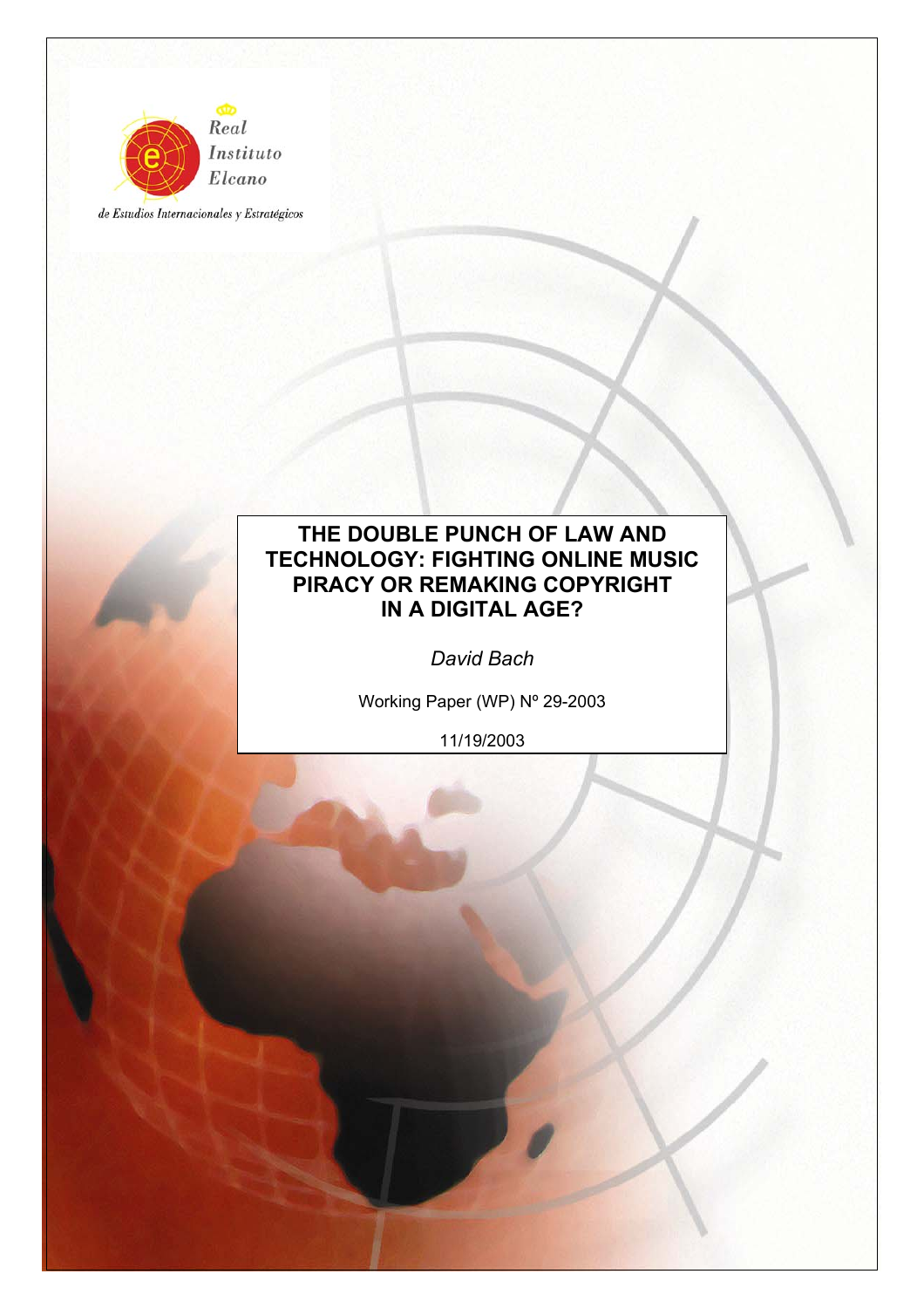

de Estudios Internacionales y Estratégicos

# **The double punch of law and technology: fighting online music piracy or remaking copyright in a digital age?**

*David Bach* <sup>∗</sup>

**Summary:** For the recording industry the case seems clear. Music sales are down for the third straight year. CD sales are now almost 20% lower than in 2000. Despite their successful campaign against Napster two years ago, online music sharing through peerto-peer service such as KaZaA and Gnutella continues to flourish. To re-establish its pre-Napster margins, industry thinking goes, the record labels have to put an end to illegal music sharing over the Internet once and for all. Hence, the recent decision by the industry-leading Recording Industry Association of America (RIAA) to take the fight directly to file sharers, not merely to commercial file sharing services.

## **Introduction**

 $\overline{a}$ 

For the recording industry the case seems clear. Music sales are down for the third straight year. CD sales are now almost 20% lower than in 2000. Despite their successful campaign against Napster two years ago, online music sharing through peer-to-peer service such as KaZaA and Gnutella continues to flourish. To re-establish its pre-Napster margins, industry thinking goes, the record labels have to put an end to illegal music sharing over the Internet once and for all. Hence, the recent decision by the industryleading Recording Industry Association of America (RIAA) to take the fight directly to file sharers, not merely to commercial file sharing services.**[\[1\]](http://www.realinstitutoelcano.org/documentos/70.asp)**

The legal battle between the mighty recording industry and a group of mostly students, who account for the lion's share of illegal music sharing, is fascinating in itself. Attempting to thwart any David vs Goliath sympathies for file sharers, the recording industry has sought the moral high ground. Online music sharing, the recording industry argues, amounts to organized theft that threatens not only the survival of commercial music but also the very foundation of artistic and intellectual creativity.

To most, such allusions are mere rhetoric. After all, online music sharing primarily threatens the recording industry's monopoly over music distribution on which its business model has rested for decades and from which it has profited handsomely. But in a very real sense the current battle over music piracy is indeed about much more. It is a battle over the heart of the emerging information society, a battle over who gets to own what and on what terms in the digital age. Intellectual property law has long been regarded as an arcane and mundane body of rules, accessible only to a few practitioners and of relevance only to inventors and a few major corporations. But in an information age, intellectual property rules define what *is* property. As an increasing number of goods and services are digitized, these rules set the terms of exchange, commercial and noncommercial, in economy and society.

This paper assesses the technological, business, and political drivers of current intellectual property dynamics in the advanced industrial economies, particularly in the

<sup>∗</sup> *Research Associate, Berkeley Roundtable on the International Economy*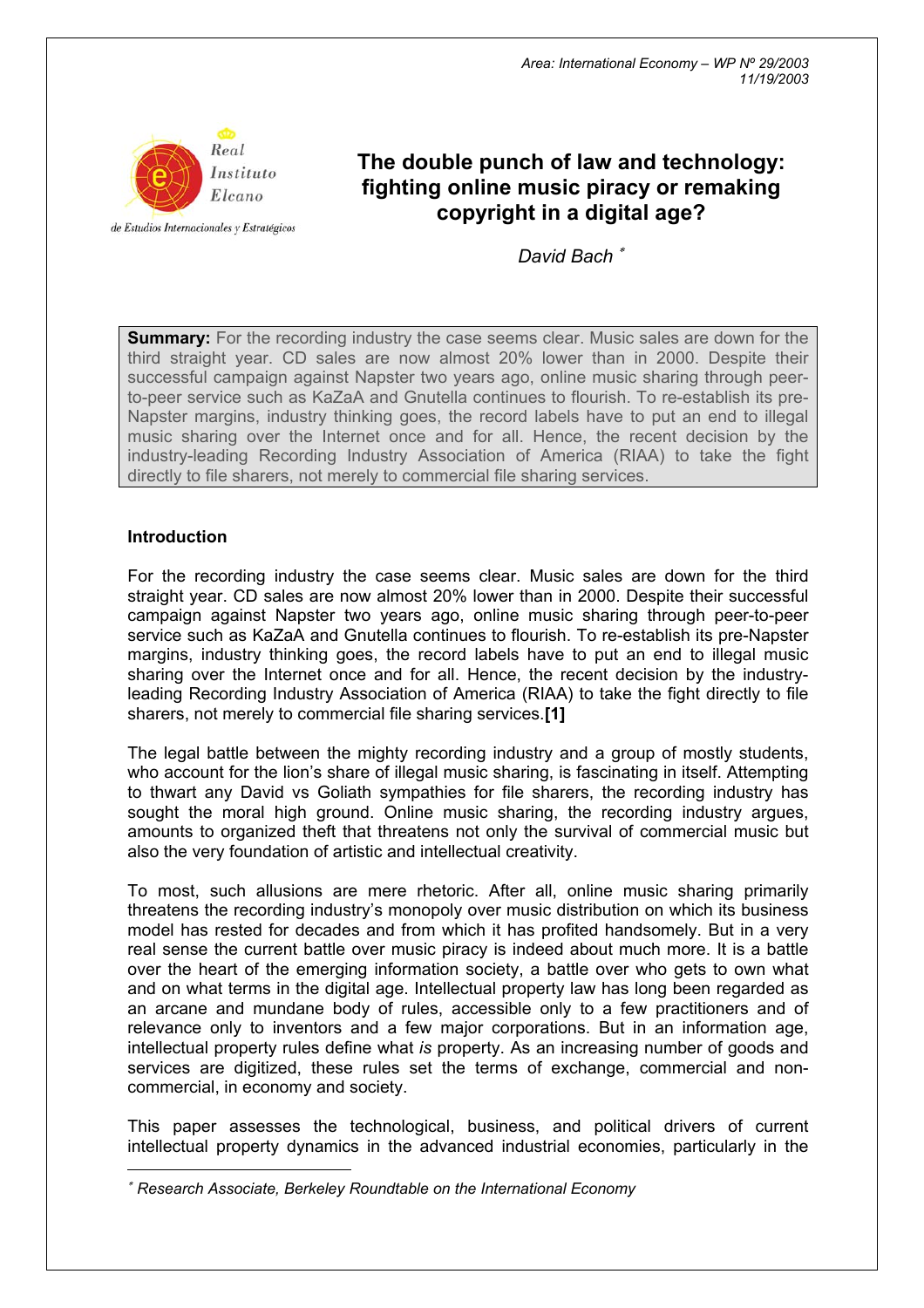area of copyright.**[\[2\]](http://www.realinstitutoelcano.org/documentos/70.asp)** Its central thesis is that copyright producers –especially the music, motion picture and publishing industries– are pursuing a two-pronged strategy to defend their core assets and business models against the challenge posed by digital network technologies. Through a set of technologies –dubbed Digital Rights Management (DRM)– industry seeks to recreate control over information distribution. Because virtually any electronic lock can be broken at some point by somebody, the second part of the strategy dramatically strengthens the legal position of copyright owners. New laws criminalize the development of electronic lock-breaking circumvention technologies and provide copyright holders with an array of new legal tools to enforce their rights.

This 'double punch' of law and technology is fundamentally altering the balance of producer and consumer rights upon which copyright has traditionally rested. Worse, many of the crucial decisions are no longer taken on the national level, depriving diverse stakeholders of an ability to shape the direction of critical policy. With respect to legal aspects, decision-making in this area has moved up, taking place on the international level and –in the case of Europe– the level of the European Union. DRM technologies, in turn, are developed on the firm level and are often deployed without consumers' knowledge. The result is the real possibility that information technologies –far from creating an information paradise accessible to all– will lead to a shrinking 'information commons' resting on universal pay-per-view and pay-per-use.

The challenge for policy makers is to balance the legitimate interests of copyright holders to control their property with the public interest of broad availability and diffusion of information. Yet the politics of intellectual property policymaking –particularly the simultaneous upward and downward shifting of decision-making responsibilities– make this an increasingly difficult undertaking. As a first step, we must broaden the basis of discussion. Music royalties are certainly important, but the underlying issues are too vital for a large number of stakeholders to remain on the sidelines as recording industry and music pirates fight it out.

To help establish a basis for broadened discussion, this paper provides an analytic map of the critical drivers and issues. Its main goal is to locate the current debate over online music sharing in a larger context of digital challenges, business strategies and public policy. The paper proceeds as follows. The following section examines the digital challenge and shows that digital technologies are a double-edged sword –they not only make copying easier but also provide copyright holders with new defences and measures of control. Section three sketches the double punch of law and technology, epitomized by the provisions of the Digital Millennium Copyright Act (DMCA) in the United States. In law as well as in practice, copyright appears to depart from balancing producer and consumer interests, instead giving way to publicly sanctioned, unrestricted private enforcement. There are several reasons to be concerned about this development, outlined in section four. The departure from balancing, I argue, is in large part rooted in the politics of intellectual property rights making. In section five, I show that copyright policy making in recent years has been characterized by forum shopping and elite bargaining that have been very favourable to industry interests. Against the background of these political drivers, I assess the potential to fight music piracy in a balanced fashion, and sketch some elements of a strategy to do so in section six. The final section concludes by looking ahead to future challenges.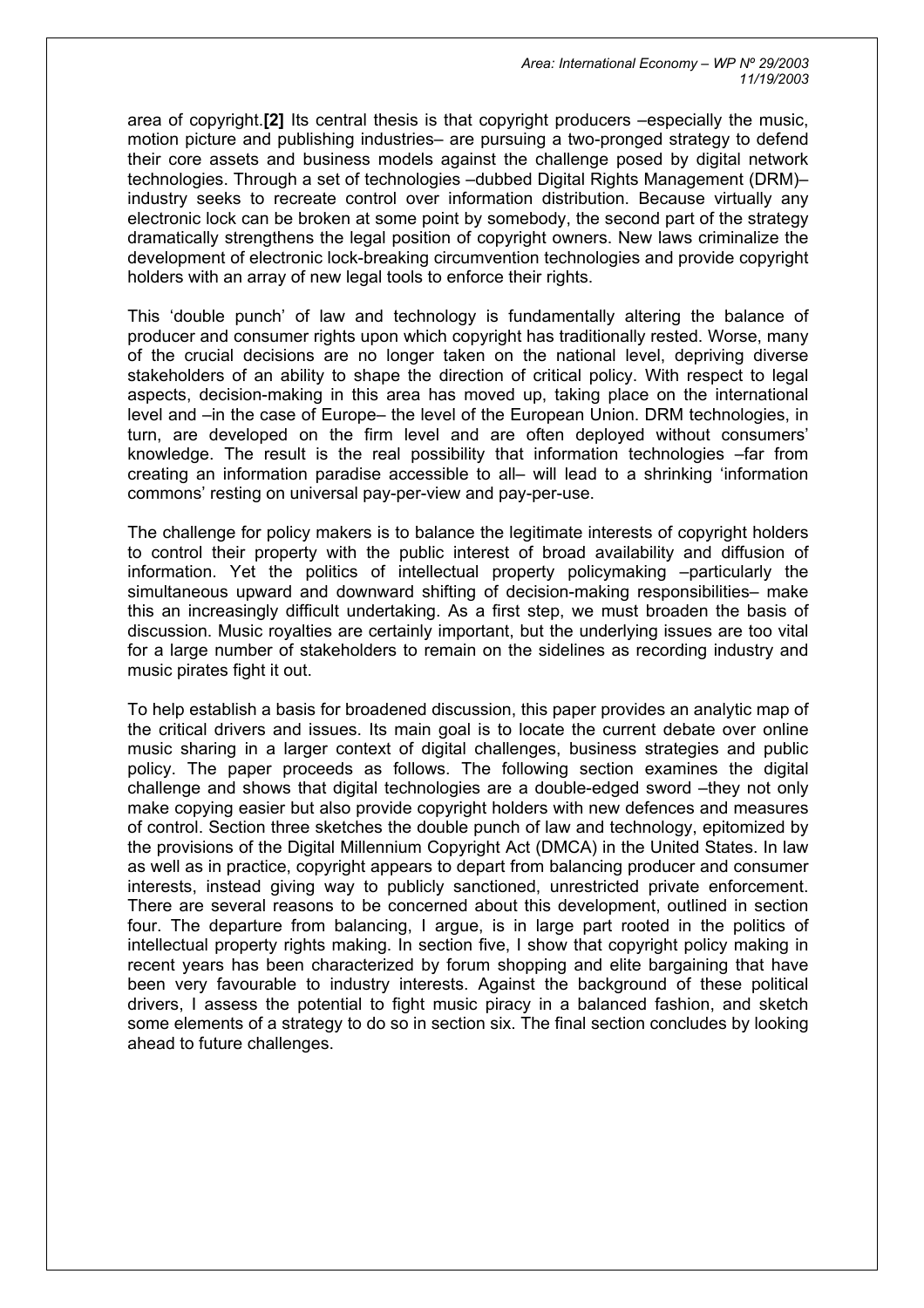#### **Copyright and the Digital Challenge: From Napster to Digital Rights Management**

## *Ideas and information have a peculiar character that has occupied policy makers and thinkers for ages. As Thomas Jefferson remarked,*

'If nature has made any one thing less susceptible than all others of exclusive property, it is the action of the thinking power called an idea, which an individual may exclusively possess as long as he keeps it to himself, but the moment it is divulged, it forces itself into the possession of everyone, and the receiver cannot dispossess himself of it. Its peculiar character, too, is that no one possesses the less, because every other possesses the whole of it. He who receives an idea from me, receives instruction himself without lessening mine; as he who lights his taper at mine, receives light without darkening me.'**[\[3\]](http://www.realinstitutoelcano.org/documentos/70.asp)**

In this passage, Jefferson beautifully describes two characteristics of information goods that economists call their non-rivalrous and their non-excludability. The former means that my consumption does not diminish your ability to consume, and the latter implies that I cannot control who consumes after my initial release of the product. These characteristics led Jefferson to conclude, 'Inventions then cannot, in nature, be a subject of property'.**[\[4\]](http://www.realinstitutoelcano.org/documentos/70.asp)** To nevertheless provide economic incentives for creative enterprise, societies have deliberately created intellectual property rights. These rights grant authors and innovators temporary monopolies over the expression of their ideas to foster the production and distribution of knowledge and innovation. For a 'market of ideas' to flourish, authors and innovators must exert some control over the distribution of their works in order to charge a price for them.

Piracy and counterfeiting are of course as old as intellectual property law itself (Spar, 2001). But technological limitations and sufficient law enforcement have until recently rendered piracy a manageable nuisance, rather than a potent threat to the system. The non-commercial copying of a few analog records and tapes at home, for example, barely affected the music industry's bottom line. Not only was such copying time-intensive, the quality of copies was also poor. Piracy on a scale where it made commercial sense, in turn, was fairly easily detectable.**[\[5\]](http://www.realinstitutoelcano.org/documentos/70.asp)** Occasional irritation about illegal copying notwithstanding, the recording industry has profited handsomely from its *de facto* monopoly over the physical distribution of music.

#### *Napster and Perfect Copies*

Digital network technologies, however, pose a fundamental challenge to the existing order. Digital technologies permit perfect copying of information at a marginal cost of zero. The Internet enables the rapid transmission of such information around the world in real time, also at marginal cost zero. Anybody with a personal computer and a moderately fast Internet connection can therefore engage in copying and distribution of music on a scale that dwarfs the abilities of previous professional music pirates.

MP3 digital file compression technology made the exchange of music over the Internet technically feasible, even with limited bandwidth.**[\[6\]](http://www.realinstitutoelcano.org/documentos/70.asp)** Napster made it simple and fun. Written by Shawn Fanning, a college dropout, the free Napster software gave users access to all music files stored on the computers of everybody else connected to the service. The more people connected, the more everybody benefited. Four months after Fanning had e-mailed the software to a few friends, Napster had one million users. Another five months later, five million had signed up. And on its first birthday, the Napster community counted twenty million users, making it the most quickly diffusing online service in history.**[\[7\]](http://www.realinstitutoelcano.org/documentos/70.asp)**

That Napster almost immediately became the target of a legal assault by the recording industry and individual artists is well known. Less than two years after its creation, a court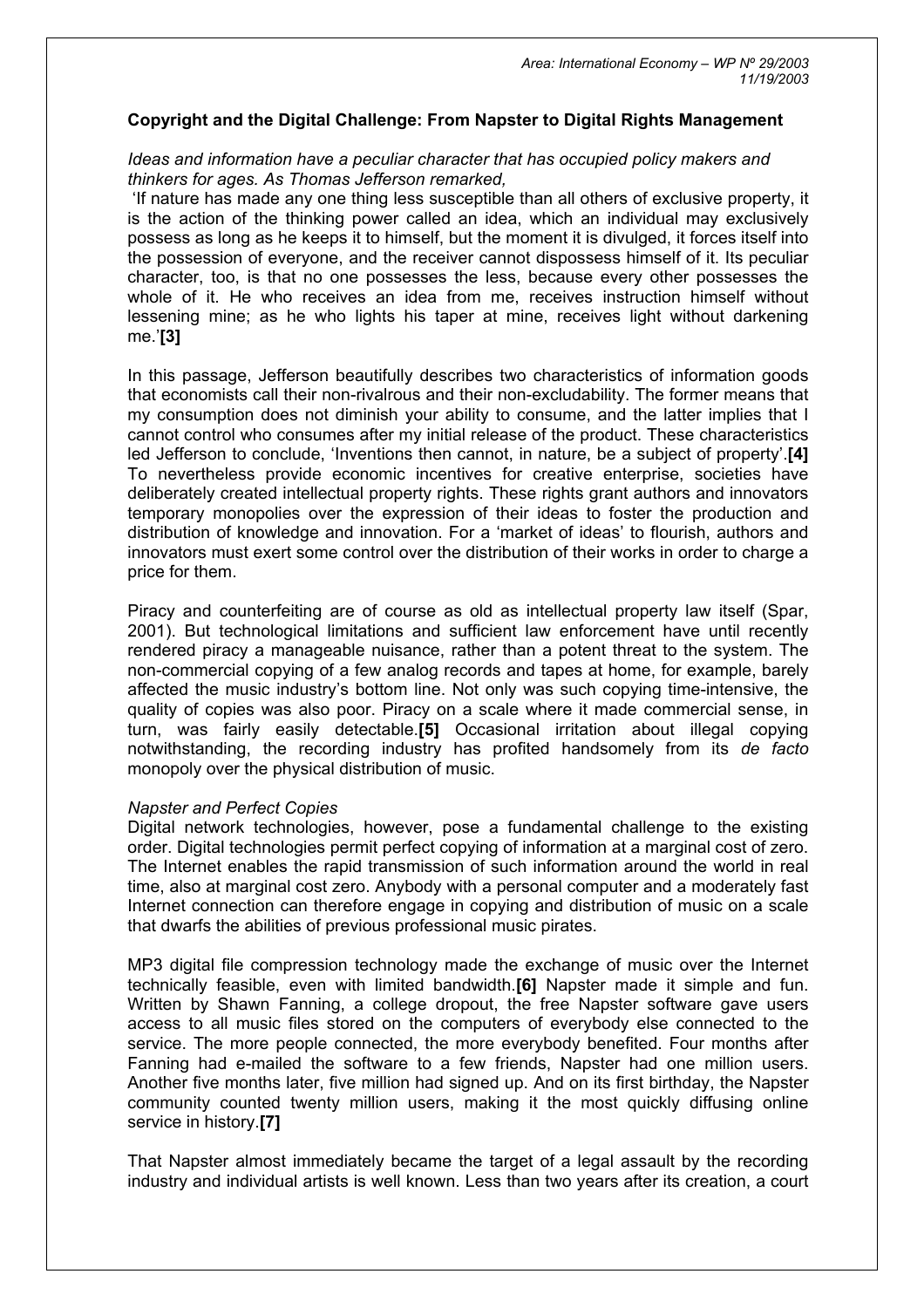order permanently shut Napster down, charging it with widespread facilitation of copyright infringement. But others were quick to take its place. While also relying on so-called peerto-peer (P2P) technology, services such as KaZaA and Gnutella are technically even more advanced than its famous predecessor. In contrast to Napster, these services no longer rely on a central database of available songs, making it infinitely harder to shut them down through a targeted action. After a short dip in online music sharing after Napster went offline, Internet-enabled music piracy has continued to prosper. By some recent estimates, 35 million Americans alone download music from the Internet.**[\[8\]](http://www.realinstitutoelcano.org/documentos/70.asp)**

After some initial uncertainty whether online music sharing indeed diminished legal music sales, there is now little doubt that rampant downloading is significantly affecting the industry's bottom line.**[\[9\]](http://www.realinstitutoelcano.org/documentos/70.asp)** Surveys indicate that frequent users of file-sharing services spent considerably less on CDs than comparable groups who do not download on a regular basis. Worldwide music sales in the first half of 2003 alone were down by almost 11% compared with the same period one year earlier.**[\[10\]](http://www.realinstitutoelcano.org/documentos/70.asp)**



## **Figure 1. US compact disc sales, 1993-2002**

Source: RIAA

Despite their prominence, Napster and its successors are not the only challenge to the music industry enabled by digital technology that is affecting the bottom line. The ability to make perfect copies at near zero cost has given a new boost to commercial piracy as well. Copying CDs is not only easier and feasible on a much larger scale than copying audiotapes; it also avoids the problem of diminishing quality. Predictably, in countries where Internet and particularly broadband Internet penetration is fairly low, users buy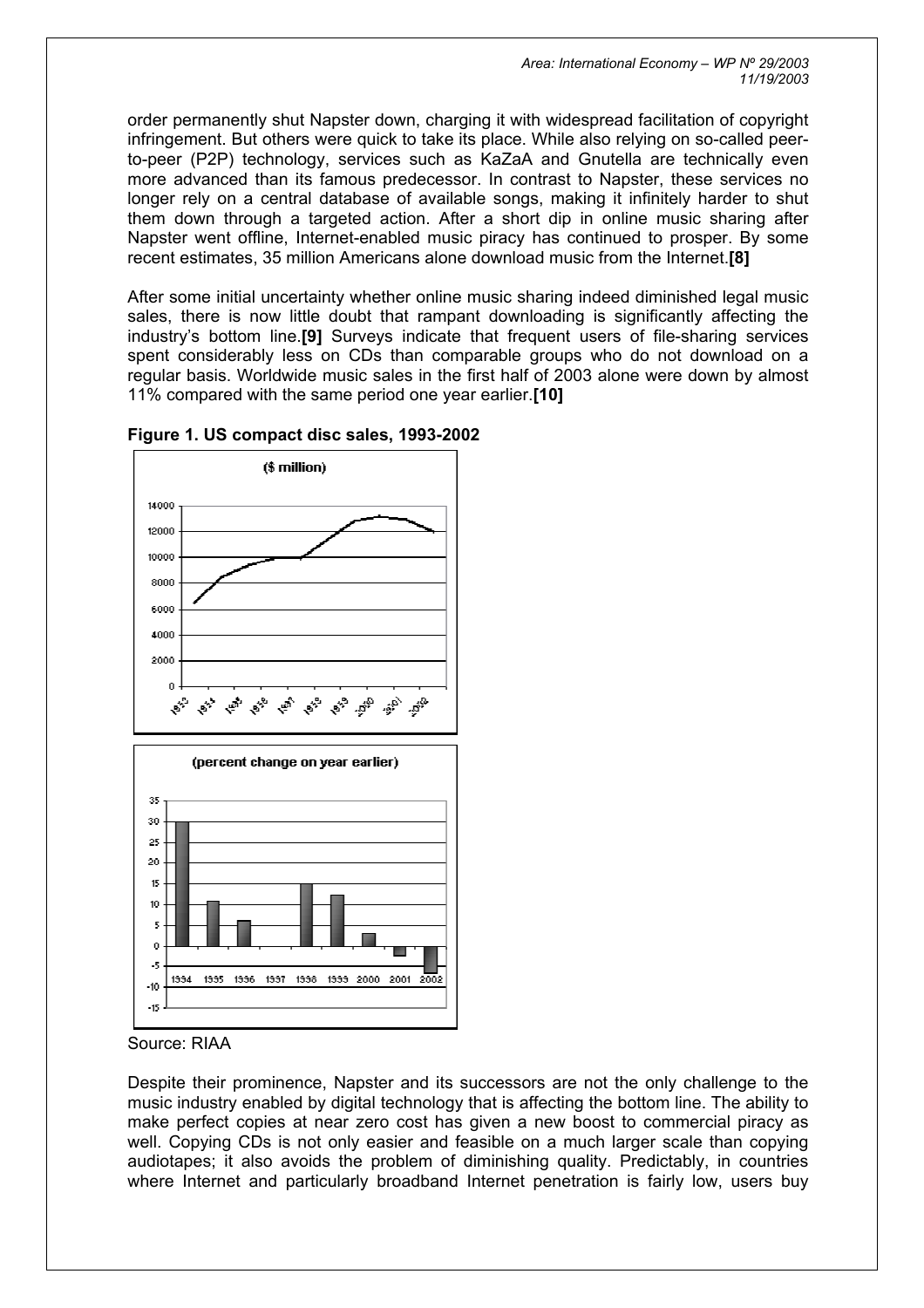pirated CDs from street vendors rather than downloading from their homes. In Europe, for example, Spain, Italy, Portugal, and Greece –laggards in Internet adoption– have the biggest markets for pirated CDs, with illegal sales amounting to more than one quarter of total CD sales.**[\[11\]](http://www.realinstitutoelcano.org/documentos/70.asp)** The situation is even worse in Eastern Europe, the Middle East and Latin America. The biggest source of pirated CDs and the highest percentage of illegal copies can be found in East Asia, however, with China's 90% piracy rate leading the pack.**[\[12\]](http://www.realinstitutoelcano.org/documentos/70.asp)** All in all, experts estimate that one in three CDs sold worldwide is pirated.

Shocking as the numbers on commercial CD piracy may be, online music sharing *à la* Napster is by far the bigger challenge to the music industry. Commercial pirates challenge the record industry's monopoly over music distribution, but not the distribution model itself. Internet-based file sharing, however, rests on a separation of music from its physical carrier. Once loaded into a computer and made available over the Internet, music becomes non-rivalrous and non-excludable, much like the way Jefferson characterized the nature of ideas. Yet markets require scarcity for their proper functioning. As Brad DeLong and A. Michael Froomkin have argued, markets only allocate resources efficiently when goods are rivalrous, excludable, and transparent (DeLong and Froomkin, 2000). Information goods –including digitized music separated from its physical carrier– tend not to exhibit these characteristics, making market failure the norm, not the exception.

We can already see the breakdown of markets in this environment. An increasing number of file-sharing service users now believe that music *ought to be* free and that there is absolutely nothing wrong with downloading music off the web.**[\[13\]](http://www.realinstitutoelcano.org/documentos/70.asp)** In fact, the music industry's problem increasingly is not the fight against file-sharing services, but the fight against the Napster mentality, that is, the expectation that music is available free of charge. The recent lawsuits against individual users are as much about changing people's perception of file sharing as they are about setting precedents of tough enforcement.

The lack of scarcity as a consequence of lifting music off its physical carriers also haunts efforts to establish legal online music distribution services. A central issue that has beleaguered these efforts for years is pricing. Should services be based on monthly subscriptions or should users pay per song? I return to the prospect for legal services below. Suffice it to say at this point that there is absolutely no reason why downloading a song should cost 99 cents, as is becoming a quasi industry standard, other than it being roughly the cost of a CD divided by the average number of songs.**[\[14\]](http://www.realinstitutoelcano.org/documentos/70.asp)** The marginal cost of distributing one more copy of a song online is zero. Supply and demand cannot help firms set prices when goods are non-rivalrous and non-excludable.

In sum, Napster and Internet-based music sharing is not simply a new and more efficient form of piracy. It is an all-out assault on the model of music distribution upon which the recording industry rests. Moreover, by enabling the separation of the information from its physical carrier, digital technologies essentially take us back to the problem faced by Jefferson and his contemporaries more than two centuries ago –how to provide economic incentives for the production of goods that tend to be non-rivalrous and non-excludable?

#### *DRM and (Almost) Perfect Locks*

So far, the discussion certainly suggests digital technologies are a one-way threat to copyright. But digital technologies are a double-edged sword. The very same technologies that can undermine intellectual property can also grant a measure of control far greater than anything familiar from previous eras.**[\[15\]](http://www.realinstitutoelcano.org/documentos/70.asp)** Dubbed 'digital rights management' or DRM, these technologies are a set of electronic locks for digital content such as music, video and text. Content is not distributed as raw data but rather inside a secure container. Accessing the content requires a key and control over key distribution grants de facto control over content distribution.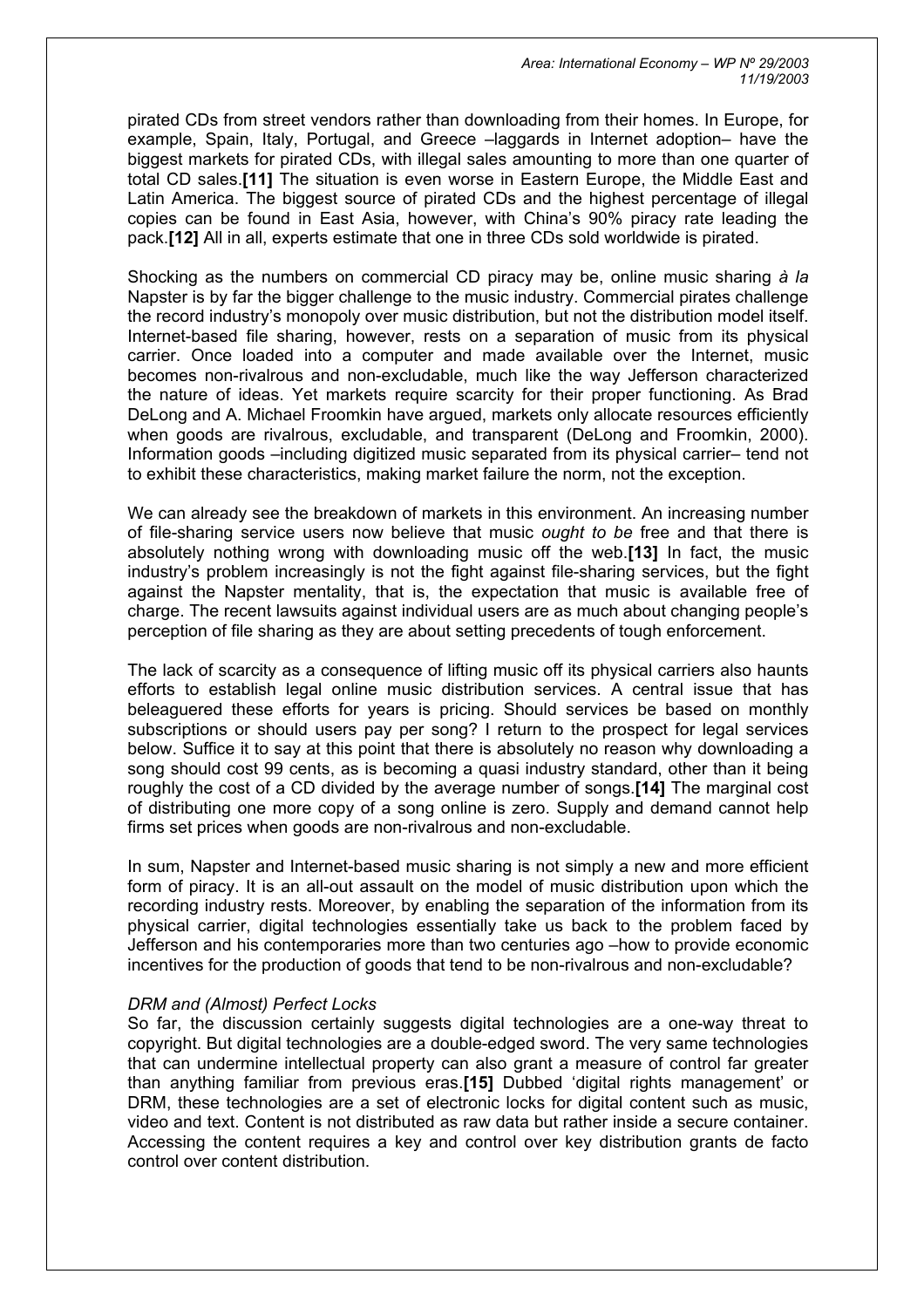An example of DRM is the Content Scrambling System (CSS) that is built into every DVD player. Contrary to most music CDs, data on DVDs is encrypted and requires a decryption key for playback. DVDs can therefore not be copied as easily as music CDs. The obvious problem with DRM is the need for uniform standards, however. Lock and key have to go together. In the case of DVD players, America's motion picture industry has been able to force manufacturers to incorporate the industry's CSS standard into every device. This influence stems from the motion picture industry's controlling of critical DVD technology patents that every manufacturer must license. Predictably, incorporation of CSS is a licensing condition (Samuelson, 2003:43).

The recording industry has not enjoyed the same influence over equipment manufacturers as their Hollywood colleagues. Its Secure Digital Music Initiative (SDMI) has so far not led to the ubiquitous adoption of a single standard.**[\[16\]](http://www.realinstitutoelcano.org/documentos/70.asp)** Some industry representatives have therefore called on policy makers to mandate all devices capable of playing digital music to be equipped with DRM. In the meantime, multiple corporate solutions are competing in the market place. Microsoft's technology, embedded in its Windows Media Player 9, is an industry leader, but some providers of legal online music services have decided to go with Microsoft's competitors instead, fragmenting the market.

DRM as such of course does not restrict copying. All it does is return a measure of control to content producers, such as the recording or motion picture industries. What industry does with this measure of control is a matter of corporate strategy. In the case of music, for example, DRM provides record companies almost limitless latitude. It can be used to prevent any copying, to permit only a single copy, to prevent burning of songs onto CDs, or to only permit playback during the first 48 hours after purchase, to name only a few. In short, it gives the record industry close control over what users actually do with the industry's products.

What should we make of DRM? The answer depends on one's perspective. At least three distinct views should usefully be distinguished. The first is the officially stated position of copyright industries; the second is a microeconomic point of view; and the third stems from sceptics who are concerned about consumer rights in the emerging information society.

According to the recording, motion picture and publishing industries, DRM are simply tools to combat piracy and counterfeiting. Anybody who downloads music from the web without paying royalties is committing theft, the reasoning goes, and DRM is merely a way for owners of intellectual property to defend their rights. This reasoning seems to have convinced a large number of policy makers in many countries and makes possible the 'double punch' strategy, as I will explain below.

A second perspective takes DeLong and Froomkin's observation about the character of information goods as a starting point. If the problem is indeed that information goods are non-excludable and non-rivalrous, then DRM may just be the saviour of markets. In other words, DRM enables information goods to function more or less like conventional goods, re-establishing excludability and thus an artificial notion of rivalry and scarcity. One set of technologies challenged the status quo by separating music from its physical carrier; a second set of technologies now re-establishes that status quo by wrapping music inside an electronic container whose distribution can again be controlled. The only point of DRM, in short, would be to prevent market failures on a massive scale.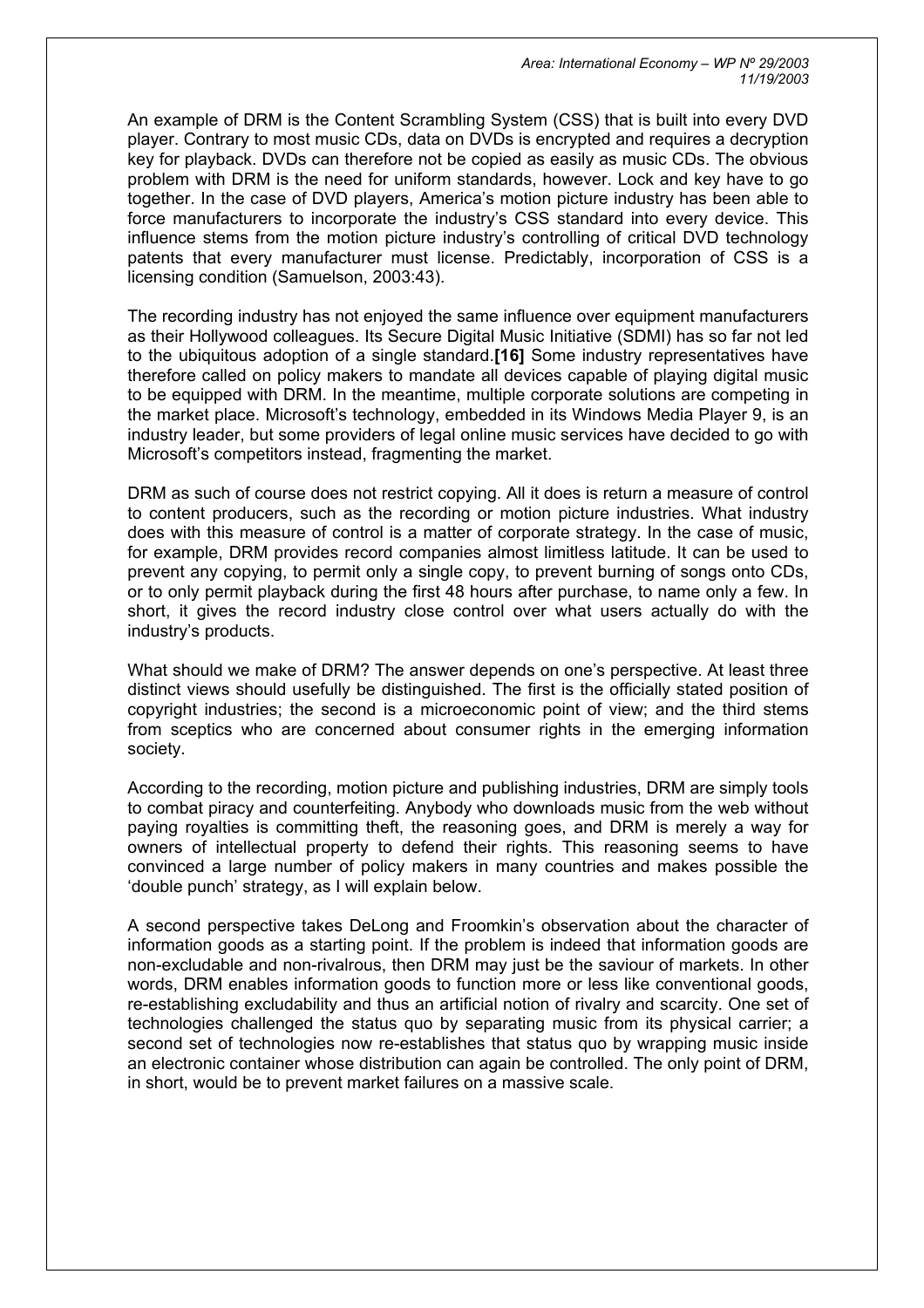*From a sceptical consumer rights point of view, finally, a different picture emerges. As Pam Samuelson (2003:44), a leading copyright expert, has remarked,* 

'The main goal of DRM mandates is not, as the industry often claims, to stop 'piracy' but to change consumer expectations. In the content industry's view, consumers don't have rights; they have expectations.'

The expectations Samuelson is referring to are about what consumers may and may not do with digital content. If content providers do not give consumers permission to burn legitimately downloaded songs onto a CD, consumers may just have to accept it.**[\[17\]](http://www.realinstitutoelcano.org/documentos/70.asp)** If listening to a song five times during a 48-hour period were a lot cheaper than purchasing a right to unlimited listening, consumers had better adjust their listening patterns. DRM, in short, gives the music industry a set of tools to initiate a paradigm change in the entertainment and information industries. Rather than selling physical music carriers and leaving it up to consumers what to do with them, the industry would exert much greater 'after sales' control over consumers and their consumption.

Each of these perspectives has credence. As shown above, digital network technologies have made copyright infringement vastly easier, seriously impacting legitimate music sales. DRM is certainly one way to turn the tables on pirates. It is also true that DRM –by re-establishing excludability and rivalry– seeks to resolve the underlying tension between information goods and copyright. It might thereby enable established business models, policies and law enforcement strategies to continue to work, or at least to minimize adjustment costs.

Yet a strong case can also be made that DRM is indeed about fundamentally changing the relationship of producers and consumers of digital information, as Samuelson and others suspect. There are several indications that content producers are employing DRM for much more than merely fighting piracy or ensuring that markets work properly. To curb the re-import of DVDs produced for foreign markets, for example, Hollywood is equipping discs with regional codes. DVDs produced for the Asian market will not work in a European player and vice versa.**[\[18\]](http://www.realinstitutoelcano.org/documentos/70.asp)** The goal here is market segmentation and differential pricing, not preventing unlawful copying.

Similarly, the few successful legal online music services are using DRM to offer diverse products. MusicNet, a joint venture by America Online and RealNetworks, for example, offers AOL users three different subscription levels. Listening to twenty songs a month online and downloading another twenty costs US\$3.95 a month. Unlimited listening and downloading comes at US\$9.95 a month. In both cases, however, users cannot burn downloaded songs onto a CD. The right to burn ten downloaded songs per month increases the monthly fee to US\$17.95. In addition to these existing subscriptions, AOL is considering a variety of other packages, including *à la carte* burning.**[\[19\]](http://www.realinstitutoelcano.org/documentos/70.asp)** Only with DRM do service providers have the ability to control which songs users may listen to while being online, which songs they can download to their own computers and which songs they can burn. It is evident that industry is beginning to deploy DRM for much more than just battling piracy.

To the recording and motion picture industries, DRM could be a panacea. Not only does it help them turn the table on pirates; it also provides the capability for a set of product and marketing strategic options that are truly unprecedented. The only problem is that electronic locks, like all locks, can be broken. Where there is encryption, there are hackers trying to crack and get around it. To make the world 'safe for DRM', copyright holders have therefore pursued a complementary strategy of getting policy makers to put in place swift penalties against code breaking and code breakers. These two elements – DRM and sweeping laws banning tampering with them– constitute the double punch of law and technology that could fundamentally remake copyright. Having shown that digital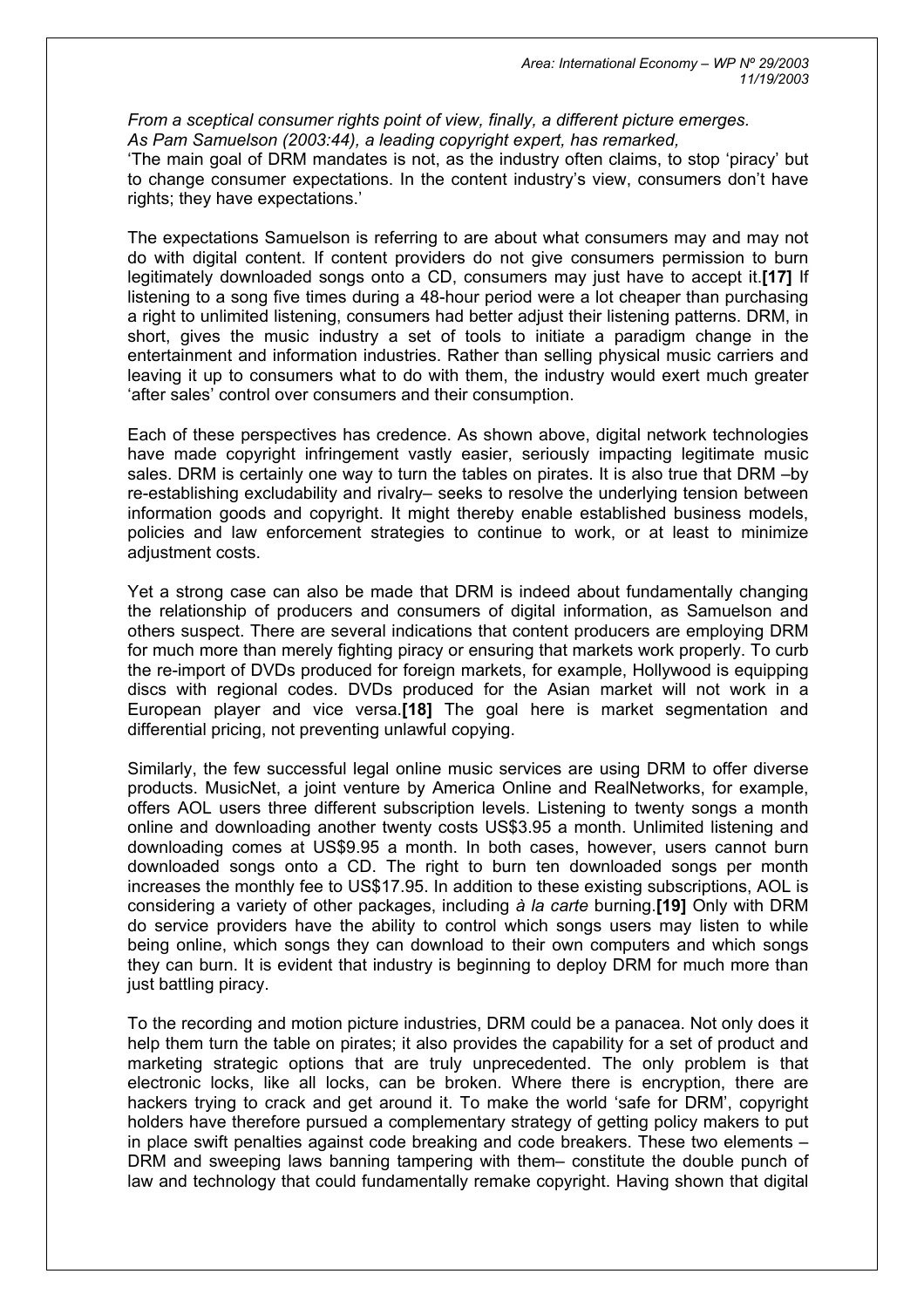technology as such is not a nemesis of copyright, and that it can in fact be deployed to dramatically strengthen right holders' control, the following section turns to recent legal developments in Europe and the United States that constitute the other half of the double punch.

## **Copyright Reform, Anti-circumvention Provisions and the Threat to Fair Use**

The rapid rise of the Internet and electronic commerce accelerated already ongoing efforts in Europe and the United States to adopt copyright for the digital age.**[\[20\]](http://www.realinstitutoelcano.org/documentos/70.asp)** One aspect of the information revolution, however, is that many regulatory issues can no longer simply be settled in the domestic realm as digital goods and services cross borders at the click of a mouse. Animated by influential copyright holders, European and American governments therefore sought a new international copyright treaty through the World Intellectual Property Organization (WIPO), a Geneva-based United Nations affiliate.**[\[21\]](http://www.realinstitutoelcano.org/documentos/70.asp)** The treaty's provisions have been incorporated into US law through the Digital Millennium Copyright Act (DMCA) and are becoming law in Europe as national governments implement the European Union Copyright Directive (EUCD).

The bulk of the WIPO Copyright Treaty, completed in 1996, consists of fairly uncontroversial provisions to ready copyright for the digital age.**[\[22\]](http://www.realinstitutoelcano.org/documentos/70.asp)** These include classifying computer software as literary works to make it eligible for copyright protection, extending protection to certain aspects of databases and guaranteeing authors the exclusive right of authorizing commercial rental of their works.

The really critical provisions, however, relate to rights management technologies. Articles 11 and 12 require signatories to ban the circumvention of technological mechanisms owners of copyright may deploy to protect their works and to criminalize the development or distribution of circumvention technologies. In other words, the provisions not only make it illegal to tamper with an electronic lock, they also criminalize merely telling somebody how a lock may be broken.

The implementation of these WIPO provisions in the United States through the Digital Millennium Copyright Act (DMCA) has been highly controversial among copyright experts. Already broadly worded in the law, the courts have interpreted the DMCA's anticircumvention clauses even more broadly (Samuelson, 1999).**[\[23\]](http://www.realinstitutoelcano.org/documentos/70.asp)** Paradoxically, in its five years of existence, the Act has made headlines not for enabling decisive action against commercial piracy but primarily for publicity surrounding legal actions against scientists and researchers.**[\[24\]](http://www.realinstitutoelcano.org/documentos/70.asp)** US software companies, manufacturers of electronic books (or ebooks) and the Recording Industry Association of America (RIAA) have on several occasions prevented researchers from presenting work on electronic security systems and encryption at scientific conferences because publications of their findings could aid others in circumventing DRM systems. In the most chilling case, a Russian programmer, Dmitry Sklyarov, was arrested by the FBI and jailed for several weeks after he had presented work on Adobe's e-book DRM system at a conference in Las Vegas.**[\[25\]](http://www.realinstitutoelcano.org/documentos/70.asp)**

Even more worrying from a public policy point of view, however, is the DMCA's encroachment on what in American law and jurisprudence is called 'fair use' of copyrighted material. Historically, copyright has always been about balancing the legitimate interests of both producers and consumers. One tool for such balancing are fair use exceptions. Copyright statutes include instances of permitted, 'non-infringing' copying of copyrighted materials. Making a copy of a videotape one has purchased to avoid carrying the original back and forth between a city residence and a summer home, for example, is entirely legitimate. Similarly, one need not pay royalties to photocopy an article from the newspaper in order to mail it to a friend. Quoting protected works in academic publications or other reviews is another instance of non-infringing use.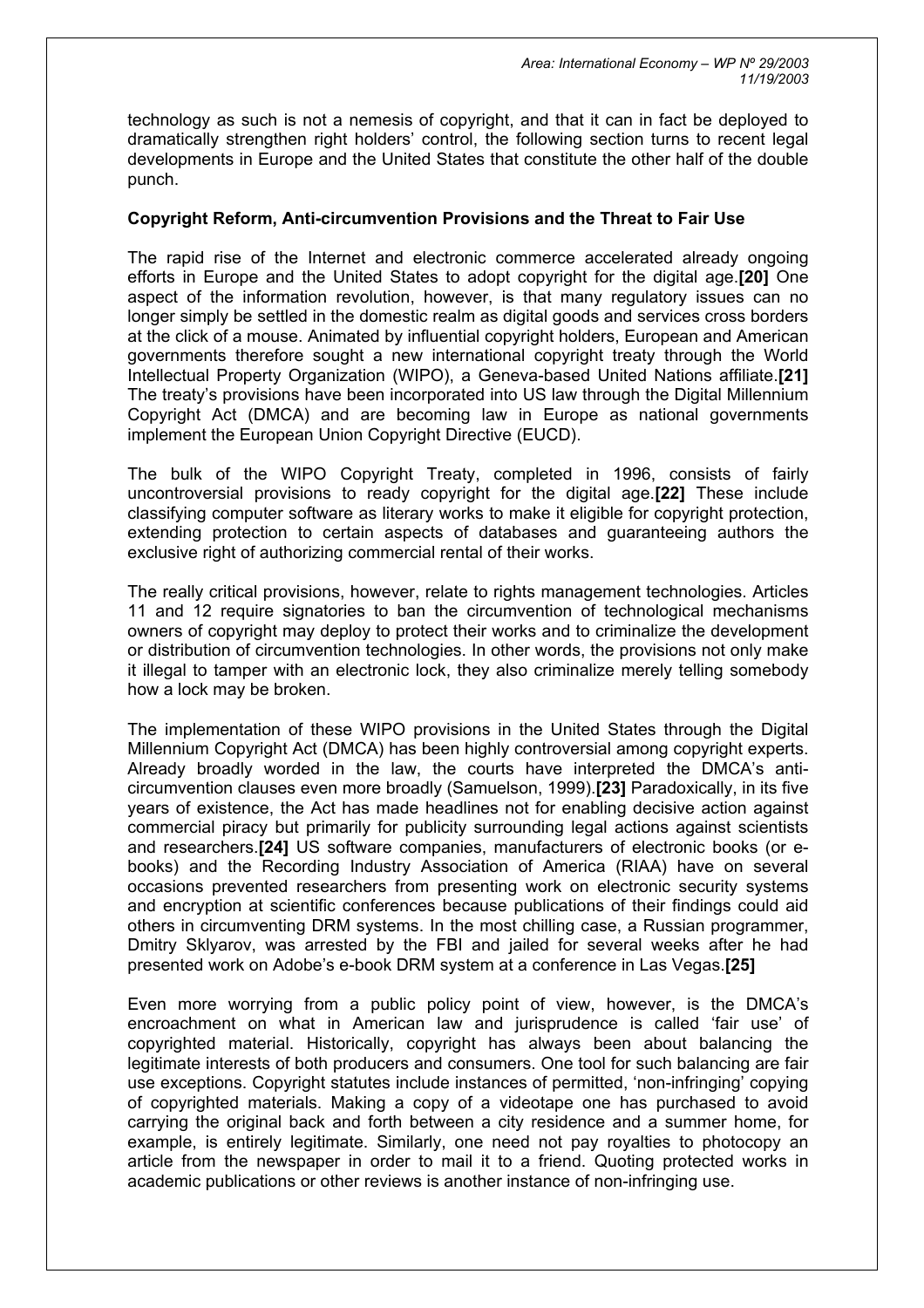*Area: International Economy – WP Nº 29/2003 11/19/2003* 

The combination of DRM and the DMCA's anti-circumvention provisions puts such fair use in jeopardy, however. Nothing in the law prevents the owner of a legitimately purchased CD from uploading a few songs onto her laptop to listen to them at work, for example. But an increasing number of ordinary audio CDs now come with copy protection, making such perfectly legal copying technically impossible. Worse, if the CD owner went on the Internet to learn how to circumvent the electronic lock that prevents him from exercising his fair use right, he would commit a criminal act. The person posting such information on the web would of course also be in serious trouble.**[\[26\]](http://www.realinstitutoelcano.org/documentos/70.asp)**

In short, while the DMCA does not alter fair use exceptions in law, it is changing them in practice. By technically demarcating what is and is not possible, DRM systems are imposing consumption patterns. While consumers legally still have the right to engage in certain practices not permitted by DRM, doing so would entail circumventing these systems, which is illegal.

Europe's implementation of the WIPO Treaty provisions is very similar to that of the United States.**[\[27\]](http://www.realinstitutoelcano.org/documentos/70.asp)** Mirroring the DMCA's language, Article 6 of the EUCD bans the use, development and commercial marketing of circumvention technologies.**[\[28\]](http://www.realinstitutoelcano.org/documentos/70.asp)** Yet Europe's law in practice differs from America's in two important respects: *first*, European courts have considerably less leeway interpreting the law, making an overly broad interpretation of the anti-circumvention provisions and the targeting of individual researchers and consumers less likely**[\[29\]](http://www.realinstitutoelcano.org/documentos/70.asp)**; and *secondly*, Europe's law –more clearly than the DMCA– specifies that the provisions are aimed in particular at commercial piracy and the development of circumvention technologies for commercial purposes.**[\[30\]](http://www.realinstitutoelcano.org/documentos/70.asp)** Enacted just over two years ago, it is still too early to tell exactly how Europe's courts will interpret and enforce the EUCD, and whether it will shake up Europe's intellectual property landscape the way the DMCA has done in the US.**[\[31\]](http://www.realinstitutoelcano.org/documentos/70.asp)**

Despite the important difference between European and American recent copyright reforms, the implementation of the WIPO Treaty provision banning circumvention technologies provides a solid legal foundation for an increasing reliance of DRM to protect copyright in the emerging information society on both sides of the Atlantic. If the American experience is an indicator of things to come, however, the double punch of law and technology appears better suited to change consumer expectations and to dramatically alter the balance of producer and consumer rights than to effectively curb piracy. The following section analyzes potential implications of the double punch for competition, consumer rights and the character of the information society.

#### **The Double Punch and Reasons for Concern**

The double punch of law and technology consists of the deployment of electronic locks for digital content via DRM technologies and a new set of legal provisions that make tampering with these locks a crime.**[\[32\]](http://www.realinstitutoelcano.org/documentos/70.asp)** The recording, motion picture and publishing industries are clearly pursuing this strategy in their quest against piracy and policy makers have so far been willing to go along. As shown, however, to industry, the double punch has significant appeal beyond just curbing piracy.

There are three reasons in particular why policy makers and other stakeholders should give the double punch a second look. Policy makers should consider: a) its effects on competition; b) its effects on the balance of consumer and producer rights; and c) the implications for the character of the emerging information society.

*The Terms of Competition: Strengthening Incumbents and Maintaining the Status Quo*  The double punch of law and technology is above all an attempt by incumbents to maintain the status quo in their industries. For decades, the business models of the major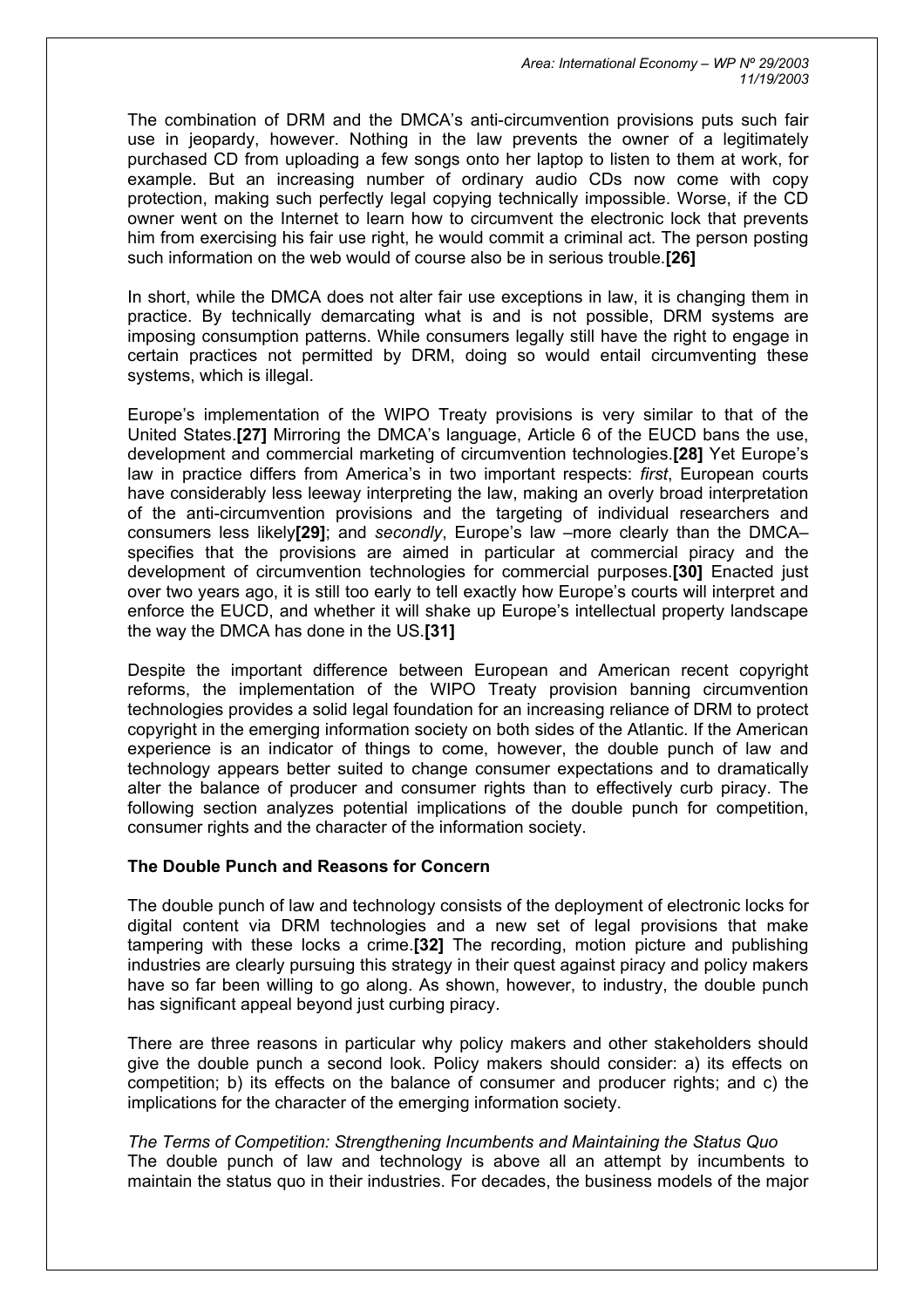record labels, Hollywood studios and publishing houses have rested on controlling the production and physical distribution of discs, tapes and paper that contain information. Digital network technologies provide an almost infinitely configurable set of tools to disseminate information and therefore a potentially limitless number of challenges to the incumbents' core business. So far, incumbents appear to respond to these challenges by seeking the enclosure of information in electronic containers, thereby trying to replicate the offline basis of their success in the new online environment.

By supporting the double punch, policy makers are adopting an inherently status quo bias in one of the most dynamic market environments of memory. The terms of competition in the emerging information markets are therefore heavily tilted in favour of incumbents, to the detriment of new entrants, innovative new business models and quite possibly consumers. In light of the rapid diffusion of broadband Internet access and the hassle of going to a store to buy a plastic box that contains a dozen music files, it is a testament of incumbents' strength that CD sales have not dropped significantly more than they already have.

*Balancing Consumer and Producer Rights: Is 'Fair Use' a Right or Deadweight Loss?*  Intellectual property has always been a means to an end –to foster the growth of knowledge and information available to the public.**[\[33\]](http://www.realinstitutoelcano.org/documentos/70.asp)** As a matter of principle, intellectual property rules have therefore sought to balance incentives for authors and innovators with the public's interest in availability and broad diffusion. One tool for such balancing, as noted above, are consumer rights under the rubric of 'fair use' exceptions.**[\[34\]](http://www.realinstitutoelcano.org/documentos/70.asp)**

Fair use exceptions are not merely an externality. Their anchoring in law is a conscious attempt by policy makers to foster innovation, creativity and public discourse through limited, uncontrolled use of copyrighted material. That is precisely why many fair use exceptions cover library uses, academic work, quotation for the purpose of public debate and satire. Fair use exceptions thus constitute the core of consumer rights and are meant to mediate and balance copyright holders' temporary monopolies.

For a long time, technological limitations made it painless for copyright owners to 'grant' fair use exceptions. Trying to collect royalties every time a reader made a photocopy of an article to send to a friend was simply not feasible at a cost that made economic sense. Likewise, since there was no way of cost-effectively preventing an owner of a CD from lending it to a friend there was really no point objecting to such practice. Many of the rights consumers have become accustomed to have therefore essentially been selfsustaining as a result of available technologies' limitations.

Digital technologies are changing firms' calculus, however. DRM gives copyright owners sweeping control over their products after the initial sale, and they enable such control at extraordinarily low cost. Whereas it was not feasible to charge newspaper readers for a photocopied article, it is feasible to charge a reader a fee to access an article sent by a friend. Similarly, whereas the recording industry could not reasonably charge for a tape recording off the radio, online services such as MusicNet and Rhapsody can fairly easily charge consumers for every track they want to burn onto a CD, and they are doing just that.

The double punch thus clearly raises the question whether previously tolerated fair use exceptions constitute basic consumer rights, or if they were merely the result of economic deadweight loss that new digital technologies help eliminate. This question is neither an economic, nor a legal or technological question. It is fundamentally a political question that requires a broad discussion among an array of diverse stakeholders. Law and technology can be adopted to reflect a new political consensus. As it currently stands,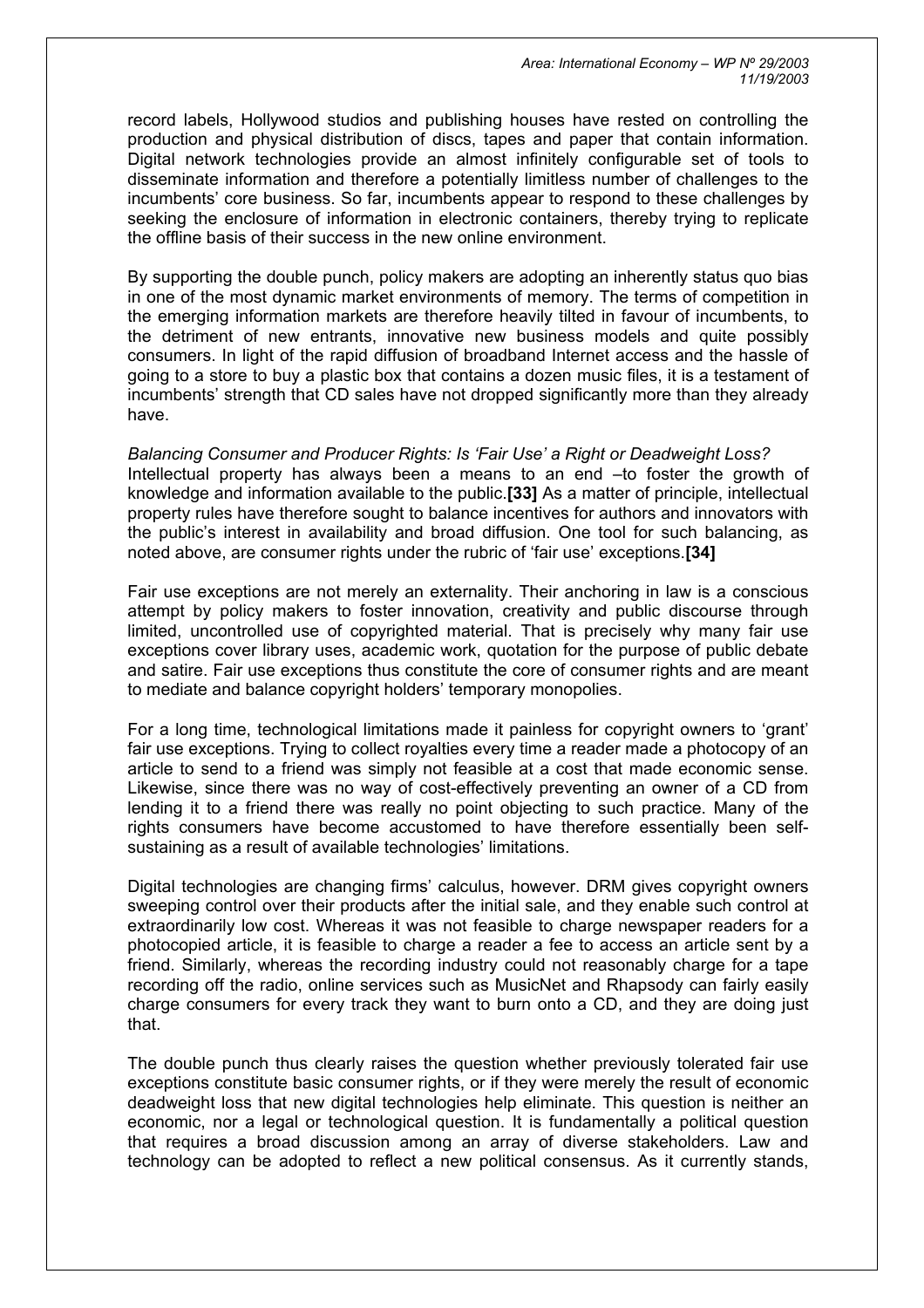however, developments in law and technology are driving the political discussion, not vice versa.

### *The Emerging Information Society: Towards Universal Pay-per-Use and Sweeping Information Enclosures?*

In a market society, property rights regulate what can be owned, by whom and on what terms.**[\[35\]](http://www.realinstitutoelcano.org/documentos/70.asp)** Owing to the digitization of goods and services, intellectual property rules become the property rights of the information age. For this reason, a growing number of commentators fear that the double punch is only the beginning of a sweeping transformation that goes far beyond specific business models and their effects on fair use rights. These commentators liken the double punch's effects on information access and use to the dynamics of the land enclosure movement in pre-industrial England, a process characterized by dramatic social and economic dislocations (eg, Boyle, 2002, 2003; Benkler, 1999; Lessig, 2001). While the comparison is perhaps somewhat overblown, it is useful to briefly reflect on the argument to get a sense of what may be at stake.

For centuries, England's aristocrats had permitted peasants to live on and utilize their lands in exchange for a share of their crops. A set of economic and technological changes –specifically new techniques for textile production and access to new markets due to falling transport costs– fundamentally altered the calculus on which the previous order had rested. England's aristocrats forced the peasants off the lands and used it to raise sheep and sell wool instead. Marking their assertion of authority, landowners enclosed their properties with walls and hedges that still characterize England's countryside today. While peasants could certainly climb the walls, doing so constituted illegal trespassing, which became punishable by law. Landowners' physical enclosure of their property, backed by legal safeguards, fundamentally changed economy and society. Land suddenly became seen as a tradable commodity and England saw the rise of a land market as well as a new class of landed entrepreneurs. The flipside was the formation of a substantial landless class of former peasants that moved to the cities to avoid starvation. There, they became a cheap labour pool, the very urban proletariat on which the industrial revolution would later thrive.**[\[36\]](http://www.realinstitutoelcano.org/documentos/70.asp)**

Are there parallels between England's land enclosure movement and what the double punch may do to information? There are certainly some. England's aristocracy had owned its land long before the enclosures. However, the economic and technological context made it insensible to exert control over how that land was used. The peasants consequently treated it as a commons, a resource to be shared by many. Similarly, long before the digital age, copyright has given recording companies, movie studios, and book publishers' ownership over the information contained in their products. Yet ownership had meant control over distribution, not control over use. The latter was neither technologically feasible, economically sensible, nor normatively justifiable. The digital revolution appears to alter this calculus. Just as England's aristocrats fenced off their lands and deployed the law against trespassers, copyright owners are enclosing information and have won strong legal sanctions against suspects attempting to climb the electronic fences.**[\[37\]](http://www.realinstitutoelcano.org/documentos/70.asp)**

The parallel can also be extended to the consumer side. England's peasants learned the hard way that they had never really owned the land they had lived on and had lived off for generations. The peasants had little recourse when the rightful owners asserted control over access to and use of their land. Similarly, contemporary music enthusiasts have grown up using 'their' records and CDs however way they wanted. No wonder so many have a hard time understanding why the recording industry all of a sudden can control where, when and how many times a user may listen to a song he 'bought'. Owners of Hollywood movies on videotape always had the right to fast forward through the commercials at the beginning. Using DRM, Hollywood studios are now beginning to disable the fast forward function on DVD players during commercials, even if the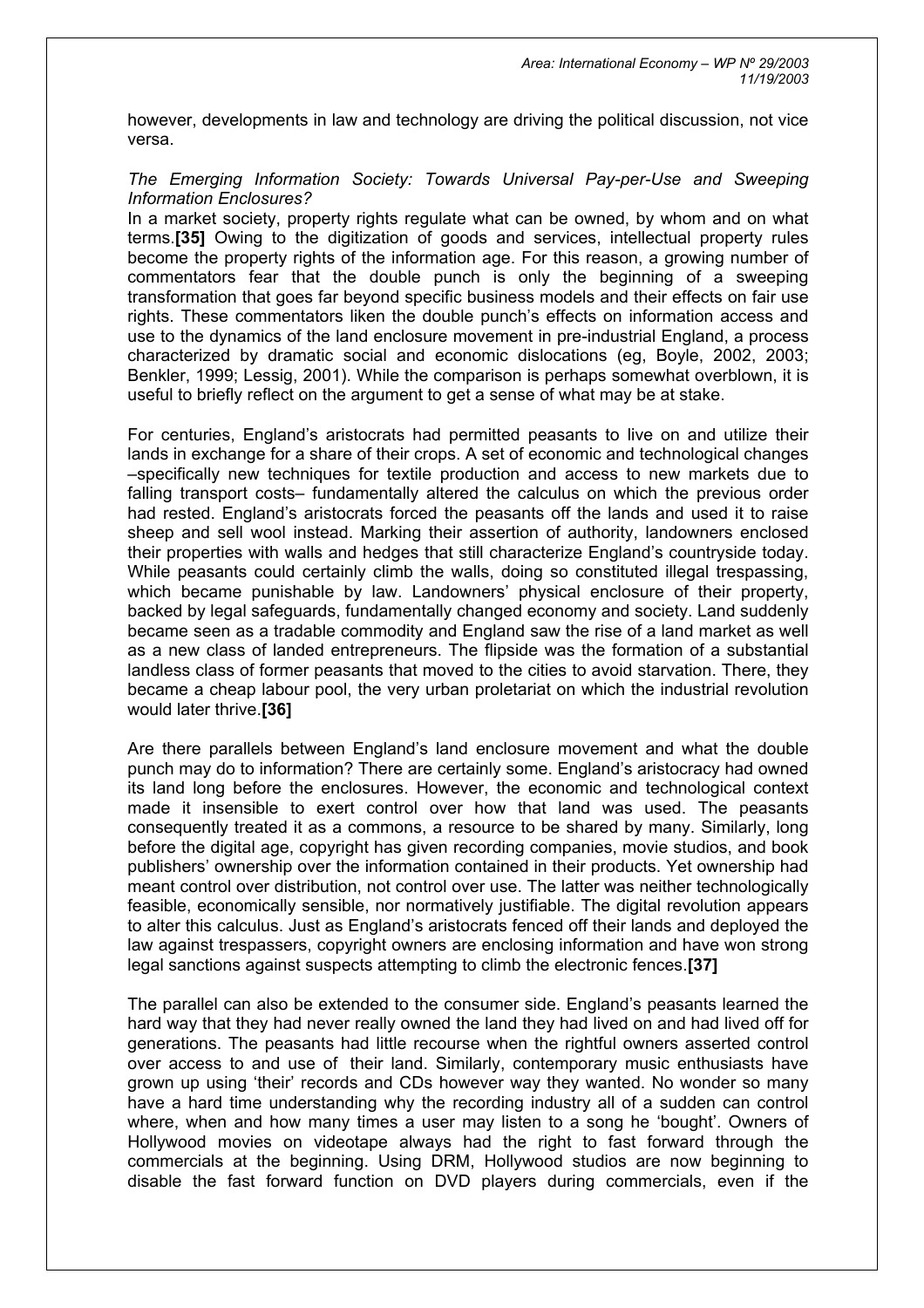consumer legitimately bought the disc in a store.**[\[38\]](http://www.realinstitutoelcano.org/documentos/70.asp)** And tampering with the electronic lock that disables these discs' fast forward function of course constitutes a crime under the DMCA.

Given some parallels between the two cases, commentators see copyright owners' deployment of both legal and technological means to assert sweeping control over the terms of access and use of copyrighted material as endangering the 'information commons', the amount of information previously held in the public domain for the benefit of all. Just like the original enclosure movement divided society into landowners and a landless class, the future may bring a sharp division among information haves and information have-nots (Benkler, 1999, 2001).

Despite a few parallels, there are of course many differences that set the two cases apart. England's aristocrats did not rely on peasants as customers the way the music industry needs KaZaA users. Land is a scarce and finite commodity whereas information clearly is not. Medieval peasants had virtually no political rights but today's consumers of music, movies and books constitute a broad cross-section of democratic societies.

The comparison's value thus lies not in predicting an outcome but rather in illustrating what may be at stake in current debates. Intellectual property rules –in law and in practice– define what is property in an information age. To the extent that the double punch of law and technology is much more than merely a legitimate fight against piracy – and there is good reason to believe it is more– we should be very conscious that we are putting in place essential pillars for the emerging information society. Do we want to somehow replicate the current balance of producer and consumer rights in the new digital environment or are we ready to accept an asymmetric pay-per-use model of information access? Critics are right to point out that the music industry and other copyright holders may well decide that universal pay-per-use is not in their interest.**[\[39\]](http://www.realinstitutoelcano.org/documentos/70.asp)** But are we –as a society– comfortable leaving a question as important as this up to the strategic marketing and product design departments of a few major companies?

## **The Politics of Copyright: Elite Bargaining and International Forum Competition**

Given that so much appears to be at stake, how come the debate over the future of copyright in the digital age has been cast almost exclusively in terms of fighting Internetenabled piracy? It is well known that concentrated and highly organized interests tend to have greater influence on policy than diffuse and unorganized actors. Two aspects of contemporary copyright in particular have shaped the debate in the incumbents' favour. For one, copyright is a highly technical and complex body of law, privileging a small group of experts. Secondly, owing to the rise of markets that cut across states and political boundaries, crucial decisions are increasingly made on the international level. In light of these dynamics, it will be difficult to channel the current debate into a broad dialogue about the role of intellectual property rights in the information age.

While copyright rests on a few fairly simple principles, actual copyright law and jurisprudence are incredibly complex. Periodically –often prompted by new technologies– copyright has been renegotiated, leaving a convoluted set of rights and responsibilities that only copyright lawyers fully understand. As the law got more complex, the US Congress increasingly relied on copyright lawyers working for industry to draft necessary new statutes (Litman, 2001). This process, as Jessica Litman (2001:62) contends, has left copyright with a clear bias in favour of incumbents, often to the detriment of new market entrants and consumers. Looking ahead, she argues,

'Current stakeholders have controlled the playing board for nearly a century, and would doubtless prefer to keep it that way. Although they squabble with one another over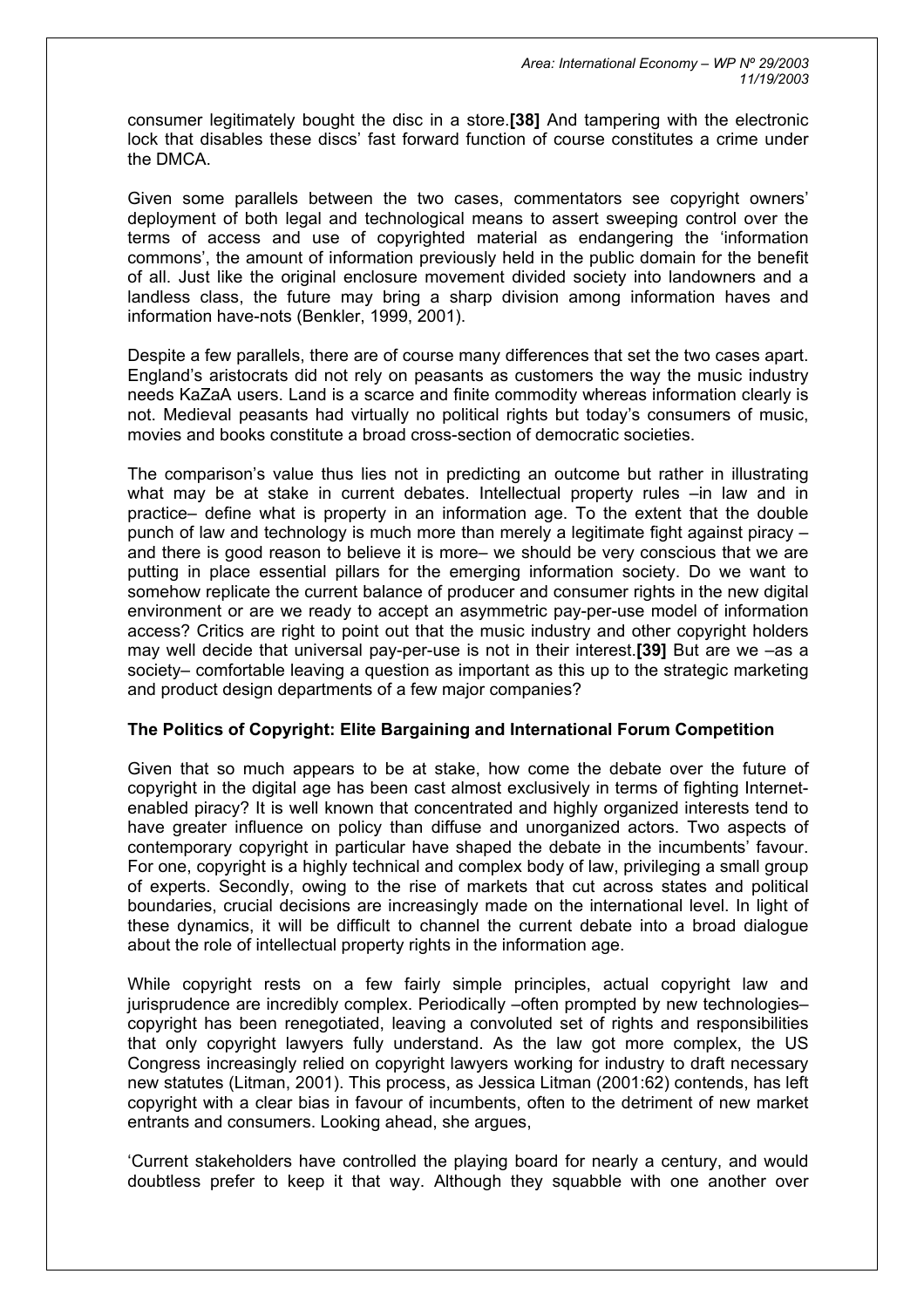*Area: International Economy – WP Nº 29/2003 11/19/2003* 

specifics, they have managed to unite in fierce opposition to copyright revision bills drafted without their participation. The 1990s saw an astonishing increase in copyrightrelated campaign contributions –making it increasingly unlikely that Congress would support a movement to divest copyright stakeholders of responsibility for drafting copyright legislation.'

When legislators have intervened in the past to safeguard the public interest, they have done so generally through specific exemptions and exceptions, as noted above, not positive consumer rights. As a result, consumers are often fully unaware of their rights and consequently have not mobilized when recent reforms began to do away with established fair use privileges.

Even worse for consumer and new entrants, incumbents are even more influential in the international arena where many crucial decisions are now taken. In the 1980s, intense lobbying by a highly influential group of American and European industry leaders led governments to address growing international piracy and counterfeiting through trade policy (Sell, 1995, 2003). The result was the Trade-Related Aspects of Intellectual Property (TRIPS) agreement, concluded under the Uruguay Round in 1994. The treaty makes protection of intellectual property mandatory and gives the World Trade Organization (WTO) a critical role in international enforcement. TRIPS has awarded domestic trade authorities important roles in intellectual property policy, and trade policy makers have tended to favour producer interests even more than traditional copyright, patent and trademark officials (Doern, 1999).

The TRIPS agreement also put significant pressure on the previously noted World Intellectual Property Organization to embrace a more producer-friendly agenda. WIPO had historically focused on coordinating international patent, trademark and copyright registration systems and had been particularly concerned with facilitating knowledge flows from North to South. With the WTO's assumption of a central role in the field of international intellectual property policy, WIPO saw its continued relevance threatened. Seeking to affirm its place, WIPO's secretariat quickly launched a diplomatic conference on two new copyright treaties for the digital age. One of these treaties is the previously noted WIPO Copyright Treaty that called on signatories to criminalize circumvention of electronic locks and to ban circumvention technologies. Both treaties are noteworthy for their pro-producer orientation. Challenged in its position by the WTO, WIPO has thus responded by offering powerful copyright holders an even better deal than TRIPS.**[\[40\]](http://www.realinstitutoelcano.org/documentos/70.asp)** Copyright holders, as a result, can increasingly shop for the most receptive policy forum, further reinforcing their position.

#### **Fighting Music Piracy While Maintaining the Balance**

The politics of copyright make it unlikely that the double punch of law and technology can be undone. Technical complexity, intense lobbying and the ability to 'forum shop' internationally give powerful copyright owners a clear edge over new entrants and consumers. These politics notwithstanding, it may not even be sensible to try to undo the double punch. After all, enclosing information in electronic containers re-establishes product excludability, making it less likely that markets will fail. As we have seen, however, the double punch also grants producers a basis for sweeping control over patterns of consumption. Resisting the temptation to employ the double punch to this end will surely be difficult. In fact, there is already evidence copyright owners are beginning to curtail consumer rights.

The goal for policy makers therefore must be to ensure that copyright owners deploy the power of the double punch only to combat piracy and to stimulate a dynamic and properly functioning market, but not to undermine consumer rights or to keep new entrants out.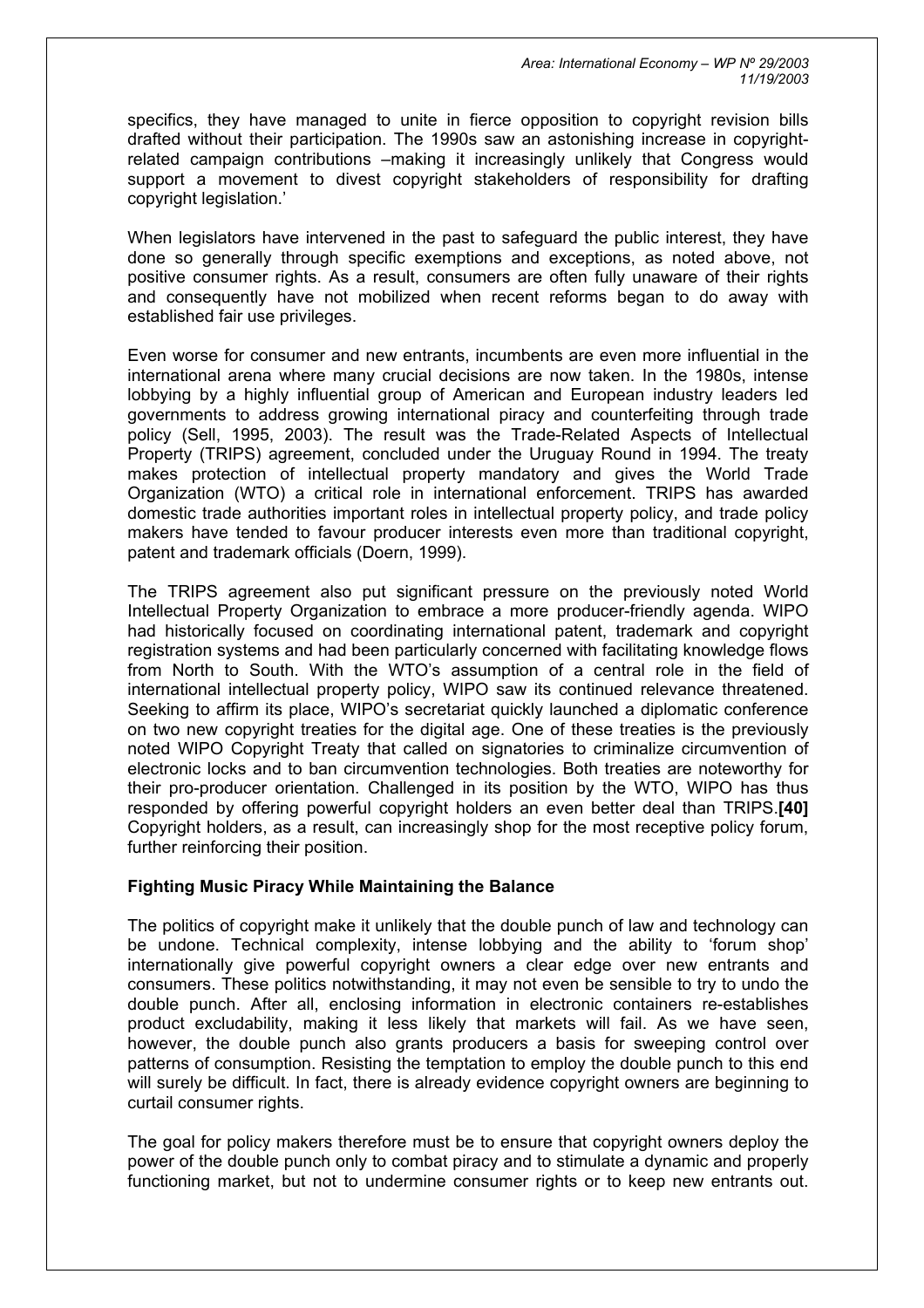With respect to public policy, achieving this outcome requires fostering competition in the industry and strengthening the position of consumers. But public policy alone is unlikely to suffice. It is critical that the large number of stakeholders currently caught in the middle between the recording industry and music pirates take a stand. Given their position in the heart of the controversy, a special role and responsibility falls to artists, authors and the organizations that represent their interests.

## *The Role of Artists*

Prominent artists' support for the record industry's legal pursuit of Napster was critical to legitimize in the eyes of many the fight against online music sharing. Four years later, as it becomes apparent that the recording industry is mixing the fight against piracy with aggressive efforts to cement the industry status quo, artists and the organizations that represent them should now weigh in on the side of competition and consumer rights.

In the spring of 2000, the rock band Metallica and the rapper Dr Dre launched independent copyright infringement lawsuits against Napster, adding considerable clout to the lawsuit initiated by the record labels.**[\[41\]](http://www.realinstitutoelcano.org/documentos/70.asp)** Soon thereafter, seventy popular artists took out full-page advertisements in major US newspapers to oppose online music piracy and to demand respect for their creative work.**[\[42\]](http://www.realinstitutoelcano.org/documentos/70.asp)** These statements enabled the Recording Industry Association of America (RIAA) –the organization that represents the five major record labels– to portray its fight as being on behalf of the entire music industry and especially on behalf of the artists. It was clear that in the battle for public opinion, touting a grave threat to artistic creativity would be more effective than citing falling profits for multibillion dollar record companies. In the eyes of many, the positions of prominent artists and the major labels became hard to distinguish, and the artists' popularity legitimized the RIAA's tactics.

The coalition of artists and record labels is noteworthy because the two are frequently at odds. With almost 90% of the recorded music market under the control of the big five labels, artists often complain they are forced to submit to unfavourable terms. Many artists had initially hoped the Internet would break the big five's stranglehold on the industry. For a new digital music market to flourish on the Internet, however, the challenge posed by Napster and online piracy first had to be countered. In fact, many industry observers viewed the court-ordered shutdown of Napster as a way of granting industry incumbents some additional time to adjust to the digital challenge, develop innovative new business models that take advantage of new technological opportunities, and then compete with new entrants on a level playing field.

Several years later, however, the incumbent record companies are still far from establishing viable online services, in large part because they resist cutting into their established business of selling CDs on which their market power rests. Instead they are deploying the double punch to maintain the pre-digital status quo. The recent, high profile law suits against hundreds of individual file sharers who never benefited commercially indicate that the recording industry still believes it can turn back the clock and get the genie of online file-sharing back in the bottle. Were it only intended as a one-time strong reminder that illegal music downloading is copyright infringement that can lead to serious legal consequences, the strategy of suing individuals might have some limited success. But RIAA lawyers are already preparing future rounds of lawsuits and stirring considerable concern with their demand that Internet Service Providers take on de facto law enforcement and monitoring roles in support of the recording industry.**[\[43\]](http://www.realinstitutoelcano.org/documentos/70.asp)** Aggressively suing your customers is generally not a good strategy to keep them and the artists certainly know this.

Just like the artists themselves, organizations that represent their interests and collect royalties on their behalf are caught between consumers and the recording industry. To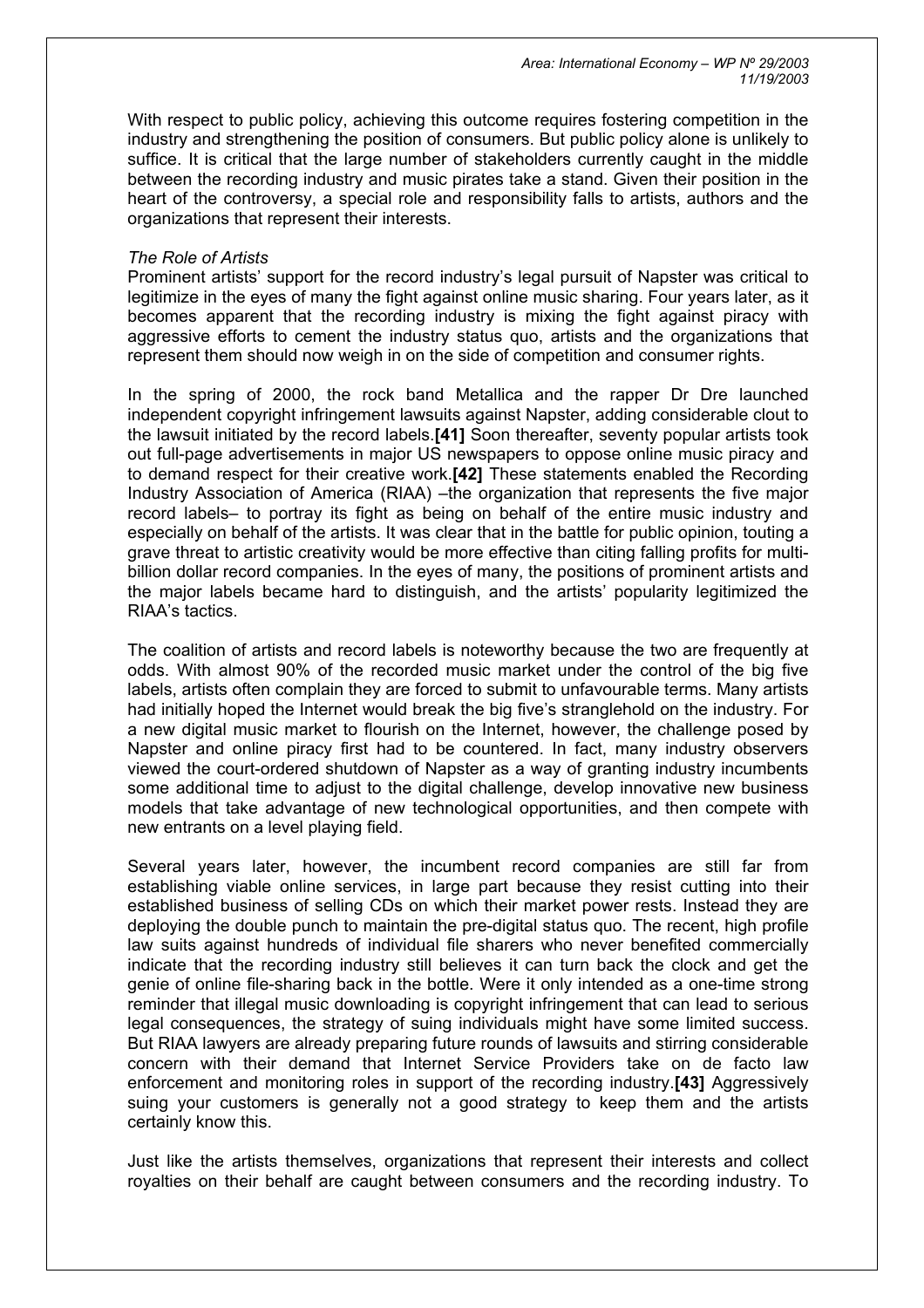defend artists' ability to receive fair compensation for their work, organizations such as Spain's Sociedad General de Autores y Editores (SGAE) and its counterparts in other countries have launched their own campaigns against music piracy. While the recording industry and artists' organizations have thus been allies, or at least are perceived that way in public, the latter –just like artists themselves– should have little interest in a dramatic alteration of the copyright status quo made possible by the double punch. Over the past century, the development of sophisticated and reliable royalty collection systems has proved that compensating authors and artists does not require tight post-sale control over ordinary consumers' usage of copyrighted material. Recent efforts –led by BMI of the US, Germany's GEMA, France's SECAM, Italy's SIAE and SGAE– to develop a 'FastTrack' system for cross-border royalty tracking are an important step towards a balanced digital future.**[\[44\]](http://www.realinstitutoelcano.org/documentos/70.asp)** The choice ahead is not merely one of all-out piracy or universal pay-per-view, and organizations representing artists have both an interest in making this clear and evidence to back it up.

### *New Entrants and Competition*

A wave of new entrants is currently trying to seize the space left open by the incumbent record companies' persistent failure to establish viable online music distribution services. Several of these demonstrate that innovative online music distribution services can satisfy the interests of consumers, artists and the recording industry. The most prominent of these is Apple's iTunes music store. Launched in April 2003, it has become the most successful legal online music service. While its 99 cents a song downloads represent only a fraction of all music downloaded on a given day, iTunes now accounts for roughly 70% of all legally downloaded music. Steve Jobs, Apple's CEO, sums up the strategy:

'We're going to fight illegal downloading by competing with it. We're not going to sue it. We're not going to ignore it. We're going to compete with it.'**[\[45\]](http://www.realinstitutoelcano.org/documentos/70.asp)**

The secret of iTunes' success, according to Jobs, is that the service offers high quality, reliable, one-click downloads that are coupled with liberal usage rights. Users can listen to songs whenever they want as often as they want and they can even burn them on CDs. The successful parallel marketing of Apple's iPod, a mobile music player with huge storage capacity, and the simplicity of the iPod / iTunes interface has given users compelling alternatives to CD burning. iTunes are encoded in Advanced Audio Coding format or AAC, rather than MP3. While Apple touts the standard's superior sound quality, the real reasons for its reliance on AAC is that it has some moderately strong DRM built in.**[\[46\]](http://www.realinstitutoelcano.org/documentos/70.asp)**

New services such as iTunes demonstrate that artists were right to believe the Internet could indeed revolutionize music distribution while at the same time guaranteeing respect and reward for artists' creativity and hard work. The success of iTunes thus provides artists and the organizations representing their interests with an opportunity to reinsert themselves into the debate and simultaneously take issue with online piracy and the recording industry's coercive tactics.

But the success of iTunes also has important implications for public policy, for, ultimately, successful new business models and the mobilization of artists will not solve all problems. iTunes demonstrates that the future of the music industry should be determined by market competition and not decided in court rooms. Policy makers need to abandon their bias in favour of the pre-digital industry status quo and instead take steps to encourage competition.

An additional reason for iTunes' success is that Apple not only boosts a high profile but also has committed considerable financial resources. The company has therefore managed to get fairly good deals from the major record companies, enabling it to offer an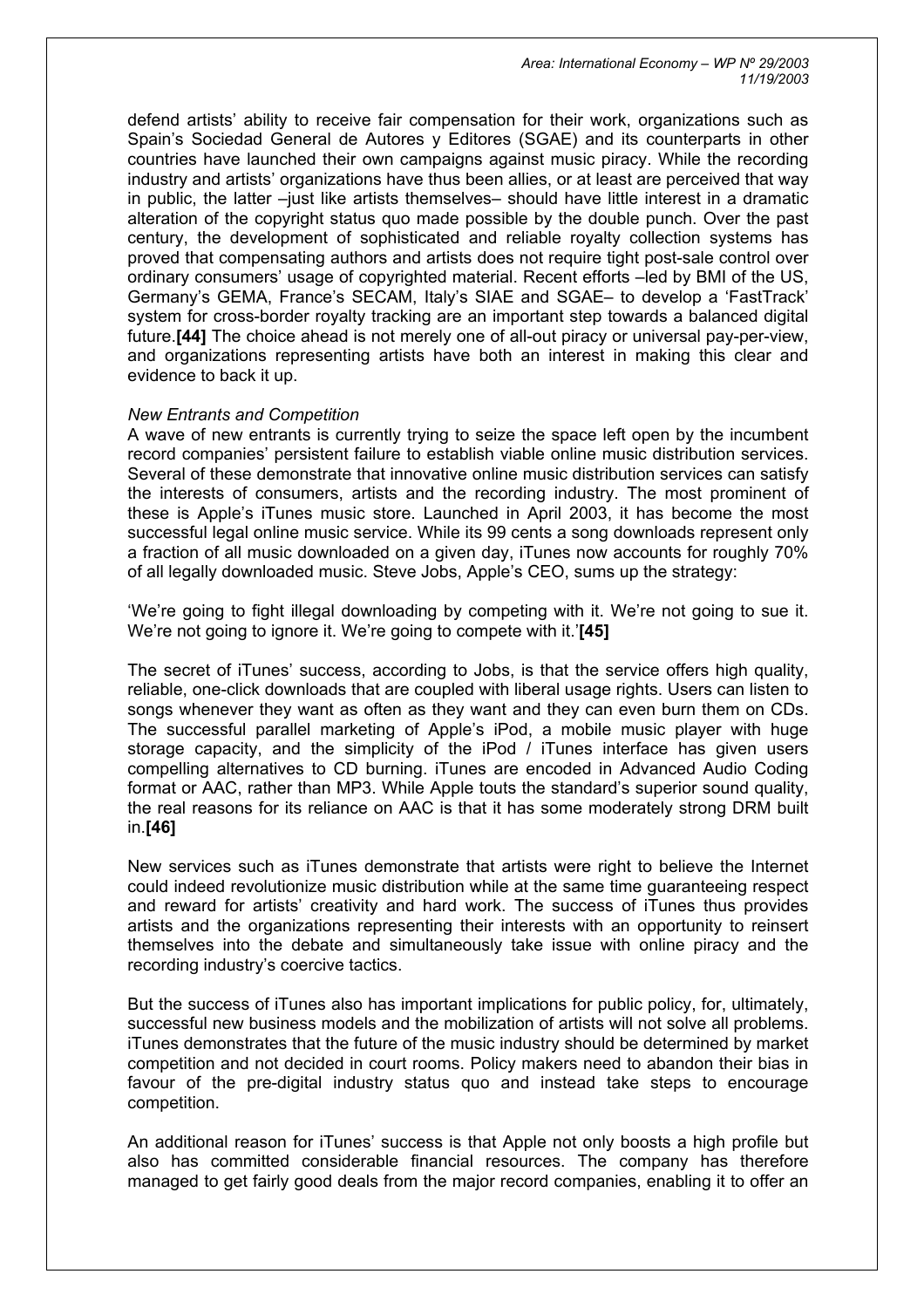*Area: International Economy – WP Nº 29/2003 11/19/2003* 

extensive music library from which customers can download and burn on CDs. Independent start-ups such as Listen.com, in contrast, bargain from a much weaker position. In fact, when Listen.com's Rhapsody service only offers a song for streaming and not for download, or when it does not permit a song to be burned, Listen.com is only following its contractual obligations. Given such discrepancies, competition authorities should scrutinize the relationships between record labels and third-party online service providers, particularly the extent to which incumbents may seek to unfairly keep new entrants out through tight restrictions on what they may offer.

To strengthen competition, there are also things policy makers should not do. As noted above, having failed to develop universal industry standards through its Secure Digital Music Initiative (SDMI), the RIAA is now lobbying policy makers to mandate by law the embedding of specific DRM technologies in certain products. Policy makers should resist such calls, as they are likely to further strengthen the incumbents' already strong position. Similarly, policy makers should stick to previous policies that limit Internet Service Providers' liability and not require them to become *de facto* copyright enforcement agents.

#### *Bolstering Consumers*

A second major emphasis of public policy should be strengthening the position of lawabiding consumers. The recording industry has launched a successful media campaign to impress upon consumers what they may not do with copyrighted material. The recent wave of lawsuits against non-commercial file sharers is clearly designed to intimidate consumers. What is necessary as a counterpoint to these tactics is a concerted effort to inform consumers what rights they actually have. Only informed consumers can effectively participate in a contest among different visions for the future of music. Pam Samuelson warns that the recording industry's current strategy aims at changing consumers' expectations about what they may legitimately demand from a service provider. Many consumers simply do not know for example, that their inability to burn legitimately downloaded songs onto a CD has to do with the pricing and marketing strategies and not with copyright. As long as vast information asymmetries prevail between producers and consumers, the 'market for music business models' is likely to remain uncompetitive. In other words, we need strong, informed consumers to let the market determine the future of digital music.

Looking beyond the immediate case of online music, it is clear there will be more copyright disputes in the information society, not fewer. To clarify consumers' rights and responsibilities, it would be desirable if policy makers began moving away from establishing consumer rights through negative exemptions and exceptions from copyright obligations, and instead defined a positive set of rights that cut across industries and types of media. This is certainly not likely to happen overnight. In the short run, policy makers should therefore assure that consumers can actually exercise their rights vis-à-vis copyright owners. As noted above, the DMCA's anti-circumvention clauses and similar provisions in European law make it illegal for consumers to acquire tools to enjoy certain fair use rights, for example. In this respect, recent efforts in the United States to modify the DMCA and permit consumers to circumvent electronic locks to exercise fair use rights are an important first step to re-establishing a more balanced situation.**[\[47\]](http://www.realinstitutoelcano.org/documentos/70.asp)**

#### *The Prospects for a Balanced Fight Against Piracy*

This section has sketched some elements of a strategy to ensure the legitimate fight against music piracy does not undo the balance of producer and consumer rights on which copyright has traditionally rested. The case of iTunes shows that online music distribution can respect the interests of artists and consumers at the same time. The recording industry still has time to establish serious online businesses. After all, in many other areas of e-commerce incumbents who adapted to the new environment are now thriving. But policy makers should make it clear that the recording industry cannot expect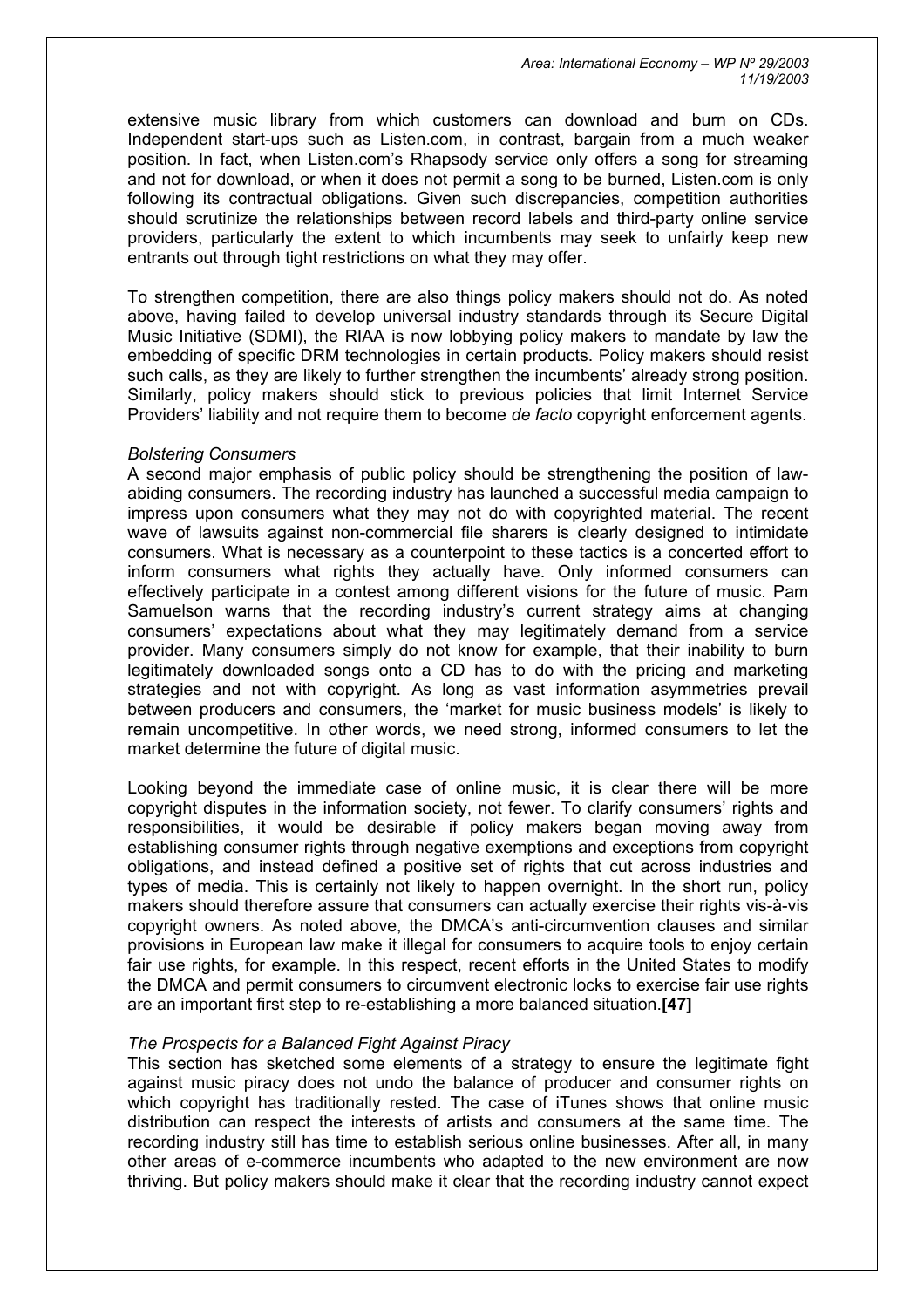to use the fight against piracy as a way to stifle competition and innovation. Strengthening consumers and promoting competition is the best hope for a fair and balanced contest over the future of music in a digital age.

## **Conclusion**

The highly polarized and publicized conflict between the recording industry and online music piracy has promoted extreme positions. While the recording industry and its lobbyists warn of an end to property and creativity, proponents of file sharing portray the technology as a last bulwark against total domination of the music industry by a handful of corporate giants. The reality is of course different. Digital network technologies are not by nature the antithesis of property, nor are they anything else by nature –it all depends on what they are used for. At the same time, there is no reason why current developments must inevitably lead to dramatic media concentration and near perfect control over consumer access to information through ubiquitous embedded electronic monitoring. There are many ways of balancing diverse legitimate interests. Real competition between different propositions about the future of music would be the best way out of the present situation.

As this study has argued throughout, much more than merely the issue of online music piracy is at stake. Underneath lies a much broader debate about the future of property in a digital age. The music controversy is the first instance where what used to be a purely academic debate about copyright in a digital age plays out on centre stage. Solving or at least containing the problem of online piracy without letting the recording industry impose draconian control measures on consumers would therefore be an important signpost for the future. But it could of course also go the other way. The motion picture industry is closely watching how file sharing is affecting online music and the music industry. While DVD encryption provides an initial line of defence, bandwidth and file storage limitations are the main reasons online movie sharing has not yet reached Napster-like dimensions. Hollywood is currently reviewing its own legal arsenal, knowing it is probably only a matter of time until movie file-sharing becomes a mass phenomenon.

In the information society, intellectual property conflicts such as the one over online music will become more common, not less. Movies and electronic publishing are obvious additional areas of current concern. Even more important in the long run is the ongoing debate over the scope and extent of gene patents. In a not too distant future, patients might see themselves confronted with serious intellectual property questions about their own genes as customized drugs become commonplace.

Intellectual property rules will be an important cornerstone on which new information markets will rest. Citizens and consumers, therefore, urgently need a better understanding of their current rights and responsibilities. Otherwise, rules governing property in the emerging information society will be made exclusively by a small group of experts with fairly narrow interests. Too much is at stake to leave the settlement entirely up to a handful of corporate executives and their lawyers. We urgently need a broad societal debate that goes way beyond the narrow issue of music file-sharing. The need to address certain policy question on the international level makes it difficult for diverse stakeholders to engage critical questions, but it does not make it impossible. The stakes may not be as high as they were for England's peasants during the enclosure movement, but they are certainly high enough to make the recording industry's bottom line only one factor among many.

*David Bach Research Associate, Berkeley Roundtable on the International Economy [bach@socrates.berkeley.edu](mailto:bach@socrates.berkeley.edu)*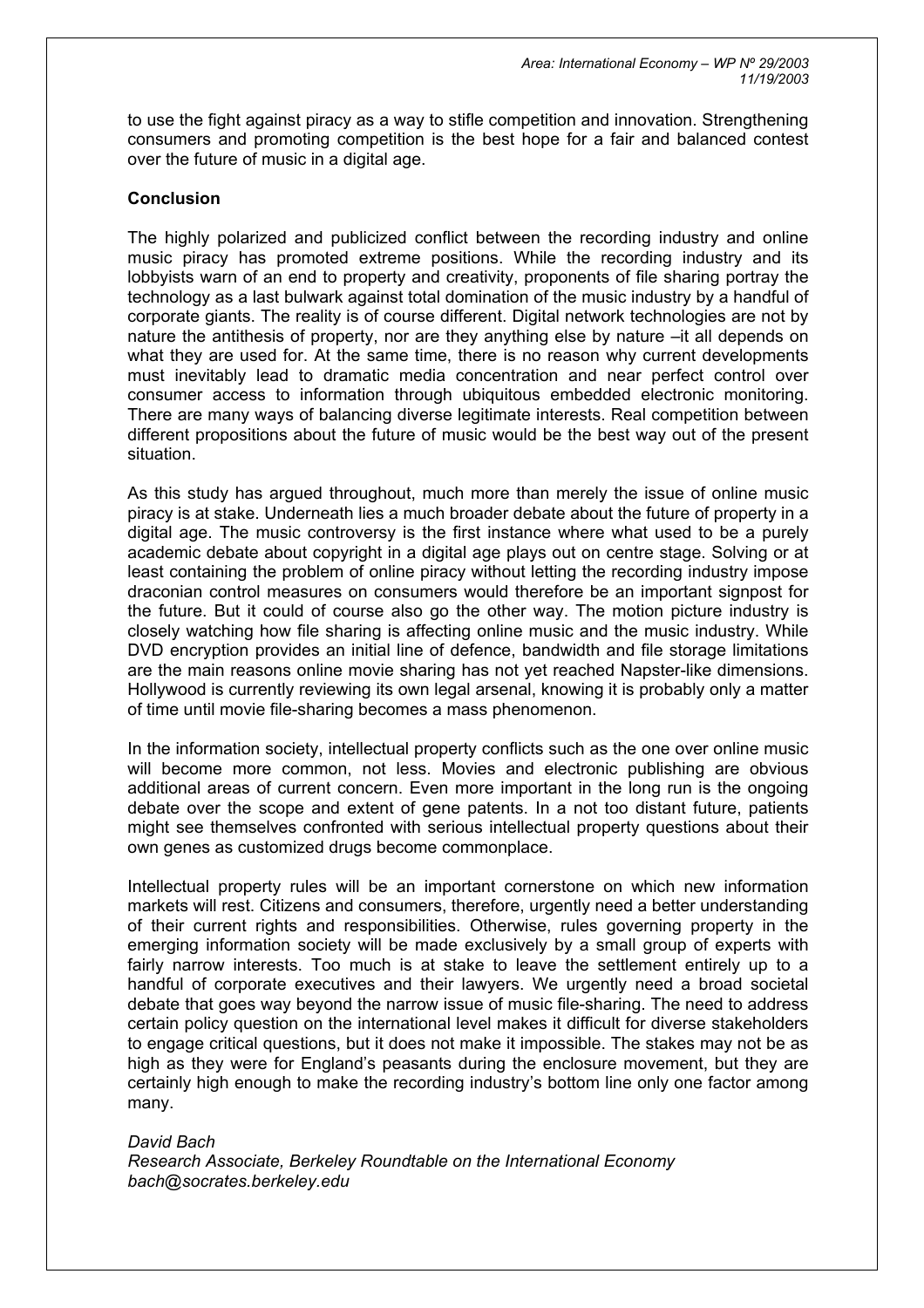## **Bibliography**

Benkler, Yochai (1999): 'Free as the Air to Common Use: First Amendment Constraints on Enclosure of the Public Domain', *New York University Law Review* 74, 354-412.

Benkler, Yochai (2001): 'The Battle over the Institutional Ecosystem in the Digital Environment', *Communications of the ACM* 44 (2), 84-90.

Boyle, James (2002): 'Fencing Off Ideas', *Daedalus* 131 (2), 13-25.

Boyle, James (2003): 'The Second Enclosure Movement and the Construction of the Public Domain', *Duke Law Journal* 66, 33-74.

DeLong, J. Bradford and A. Michael Froomkin (2000): 'Speculative Microeconomics for Tomorrow's Economy', *First Monday* 5 (2).

Doern, G. Bruce (1999): *Global Change and Intellectual Property Agencies*, New York: Pinter.

Kagan, Robert A. (1997): 'Should Europe Worry about Adversarial Legalism?', *Oxford Journal of Legal Studies*, 17 (2).

Lessig, Lawrence (1999): *Code and other laws of cyberspace*, New York: Basic Books.

Lessig, Lawrence (2001): *The Future of Ideas*, New York: Random House.

Libecap, Gary (1989): *Contracting for Property Rights*, Cambridge: Cambridge University Press.

Litman, Jessica (2001): *Digital Copyright: protecting intellectual property on the Internet*, Amherst: Prometheus Books.

Menn, Joseph (2003): *All the Rave: The Rise and Fall of Shawn Fanning's Napster*, New York: Crown Publishing Group.

Merriden, Trevor (2001): *Irresistible Forces: The Business Legacy of Napster and the Growth of the Underground Internet*, New York: Capstone.

Polanyi, Karl (1944): *The great transformation*, New York: Farrar & Rinehart inc.

Samuelson, Pamela (1999): 'Intellectual Property And The Digital Economy: Why The Anti-Circumvention Regulations Need To Be Revised', *Berkeley Technology Law Journal*, 519.

Samuelson, Pamela (2003): 'Digital Rights Management {and, or, vs.} the Law', *Communications of the ACM* 46 (4), 41-45.

Sell, Susan K. (1995): 'The origins of a trade-based approach to intellectual property protection: the role of industry associations', *Science Communication* 17 (2), 163-85.

Sell, Susan K. (2003): *Private Power, Public Law: The Globalization of Intellectual Property Rights*, Cambridge: Cambridge University Press.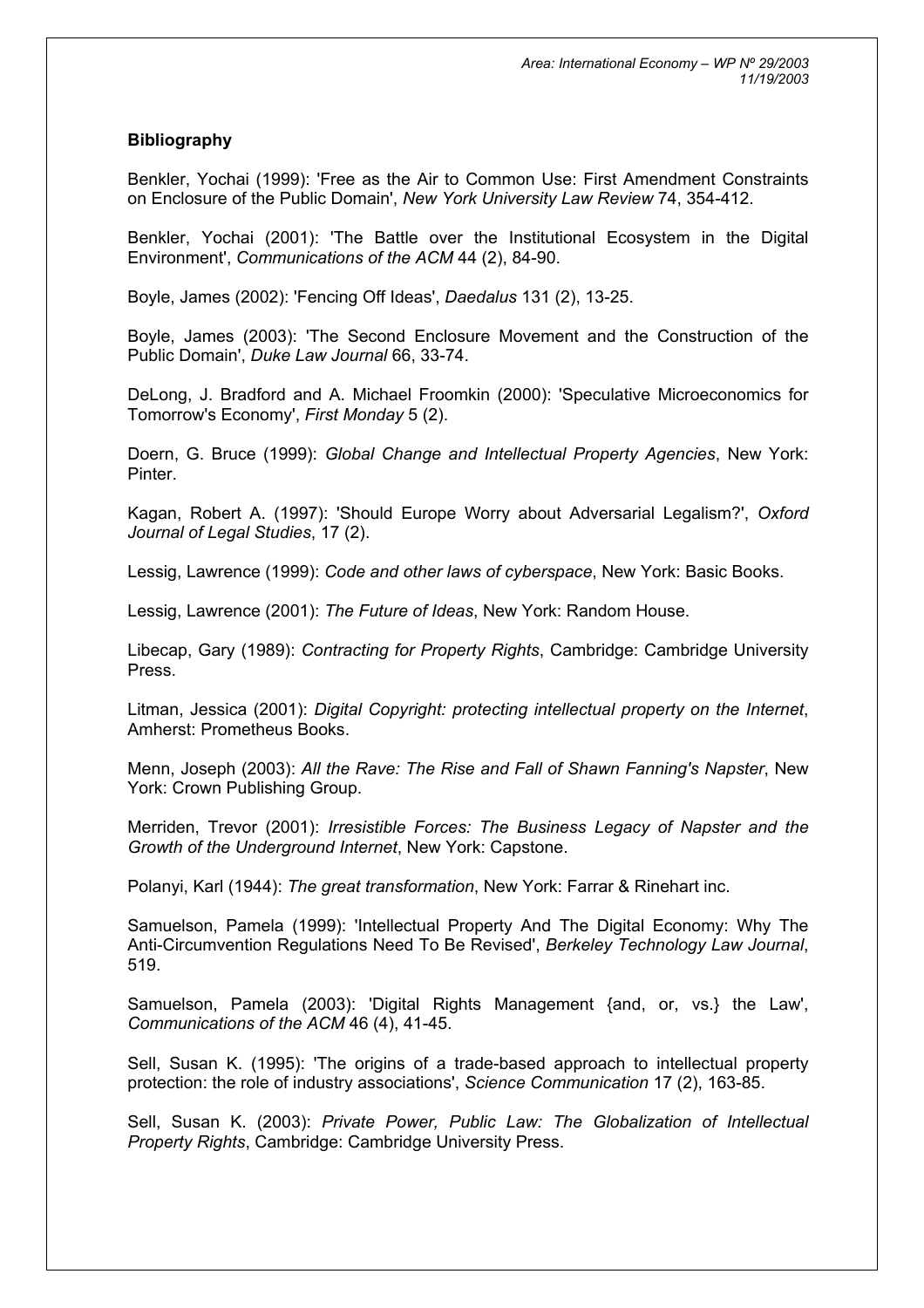Spar, Debora L. (2001): *Ruling the waves: cycles of discovery, chaos, and wealth from compass to the Internet*, New York: Harcourt.

Vaidhyanathan, Siva (2001): *Copyrights and Copywrongs: The Rise of Intellectual Property and How It Threatens Creativity*, New York: New York University Press.

**[\[2\]](http://www.realinstitutoelcano.org/documentos/70.asp)** The three most important categories of intellectual property are copyright, patents and trademarks. In the digital environment, copyright has assumed a central role.

**[\[3\]](http://www.realinstitutoelcano.org/documentos/70.asp)** Thomas Jefferson, as quoted in Vaidhyanathan, 2001, pp. 23-24.

**[\[4\]](http://www.realinstitutoelcano.org/documentos/70.asp)** *Ibid*.

**[\[5\]](http://www.realinstitutoelcano.org/documentos/70.asp)** In some instances, such as audiotape piracy in South East Asia and parts of Latin America, detection alone of course did not put an end to piracy. Nevertheless, the problem was 'manageable', particularly within the industrialized countries, in large part because few pirated tapes were exported back into high margin markets.

**[\[6\]](http://www.realinstitutoelcano.org/documentos/70.asp)** MP3 reduces the size of a music file to roughly one megabyte per minute, with quality closely resembling that of CDs. For a short history of MP3, see Spar, 2001, pp. 337-41.

**[\[7\]](http://www.realinstitutoelcano.org/documentos/70.asp)** For historical accounts of Napster and its legacies, see Menn, 2003, and Merriden, 2001.

**[\[8\]](http://www.realinstitutoelcano.org/documentos/70.asp)** Amy Harmon and John Schwartz, 'Many see no wrong in music-file swapping', *International Herald Tribune*, September 20, 2003, p. 13.

**[\[9\]](http://www.realinstitutoelcano.org/documentos/70.asp)** Early studies had suggested that downloading actually increased music sales, as it served as a way to listen in prior to buying. Recent studies suggest that music sales have declined disproportionately among high school and college students, groups that also account for a disproportionate share of music file-sharing services.

**[\[10\]](http://www.realinstitutoelcano.org/documentos/70.asp)** 'Global sales of recorded music down 10.9% in the first half of 2003', International Federation of the Phonographic Industry, October 1, 2003. Music piracy is unlikely to be the only factor accounting for declining music sales. The general economic slowdown in the US and Western Europe certainly matters as well, making it difficult to estimate the 'net effect' of music piracy.

**[\[11\]](http://www.realinstitutoelcano.org/documentos/70.asp)** See International Federation of the Phonographic Industry, *The Recording Industry Piracy Report 2003*, London, July 2003.

**[\[12\]](http://www.realinstitutoelcano.org/documentos/70.asp)** *Ibid.*

**[\[13\]](http://www.realinstitutoelcano.org/documentos/70.asp)** See Mark Landler, 'Piracy is rampant globally', *International Herald Tribune*, September 29, 2003, p. 8.

**[\[14\]](http://www.realinstitutoelcano.org/documentos/70.asp)** Apple's iTunes music store as well as the new Napster 2.0 each charge 99 cents per song.

**[\[15\]](http://www.realinstitutoelcano.org/documentos/70.asp)** This is the central argument in Lessig 1999.

**[\[16\]](http://www.realinstitutoelcano.org/documentos/70.asp)** On SDMI and its failure, see Spar *op cit*, pp. 351-59.

**[\[17\]](http://www.realinstitutoelcano.org/documentos/70.asp)** Currently, for example, consumers expect to be able to copy songs from a legal CD they bought onto their computer, transform them into an MP3 file, and put them on a mobile player for a workout. In contrast, DVD encoding has already ensured consumers do not expect to be able to do the same with a movie.

**[\[18\]](http://www.realinstitutoelcano.org/documentos/70.asp)** Unless a consumer disables the region code recognition system in his DVD player, a practice the motion picture industry –so far– tolerates.

**[\[19\]](http://www.realinstitutoelcano.org/documentos/70.asp)** Nate Mook, 'AOL Launches Own MusicNet Service', *BetaNews*, February 27, 2003. Other services are pursuing similar strategies. For US\$9.95 a month, for example, users of Listen.com's Rhapsody can listen to any song in its online archive, though songs are not for download. Burning a CD costs an additional US\$0.79 per track and is only available for certain songs.

**[\[20\]](http://www.realinstitutoelcano.org/documentos/70.asp)** Both American and European officials were working on White Papers on the issue, for example. See Information Infrastructure Task Force – Working Group on Intellectual Property Rights, *Intellectual Property and the National Information Infrastructure*, US

**[<sup>\[1\]</sup>](http://www.realinstitutoelcano.org/documentos/70.asp)** Frank Ahrens, 'Music Industry Sues Online Song Swappers', *The Washington Post*, September 9, 2003, p. A1.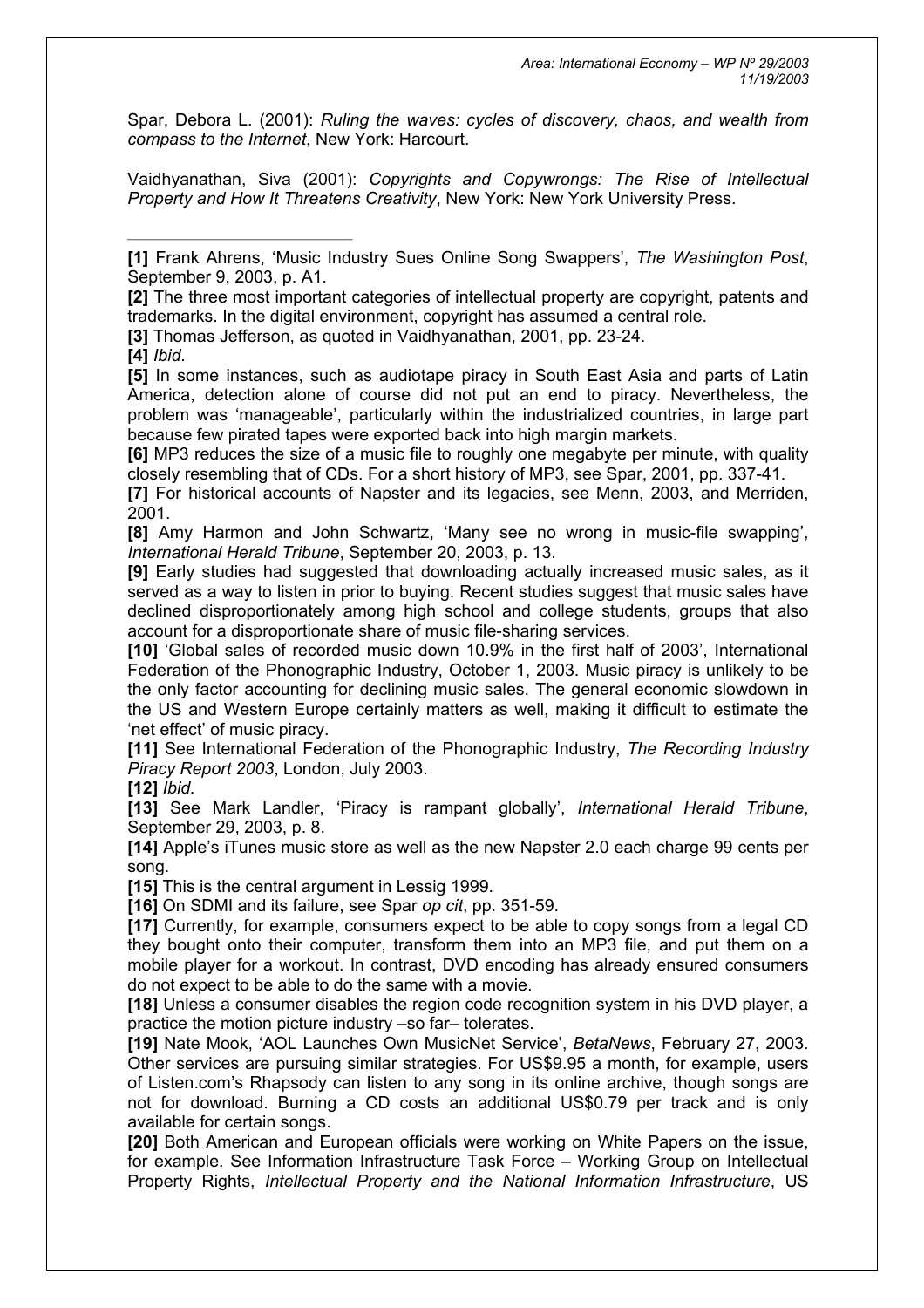Department of Commerce, Washington, DC, September 1995. For the European perspective, see Commission of the European Communities, *Green Paper of 27 July 1995 on Copyright and Related Rights in the Information Society* [COM(95) 382 final], Brussels, July 2995.

**[\[21\]](http://www.realinstitutoelcano.org/documentos/70.asp)** A particular influential forum of copyright holders' interests was the International Copyright Coalition (ICC), a forum led by the US National Music Publishers Association (NMPA) that also counts national authors and artists associations such as Spain's SGAE, France's SACEM and Germany's GEMA among its members.

**[\[22\]](http://www.realinstitutoelcano.org/documentos/70.asp)** See *WIPO Copyright Treaty*, available at

**<http://www.wipo.int/clea/docs/en/wo/wo033en.htm>**.

**[\[23\]](http://www.realinstitutoelcano.org/documentos/70.asp)** For a comprehensive analysis of the DMCA and the origins of its specific provisions, see Litman, 2001.

**[\[24\]](http://www.realinstitutoelcano.org/documentos/70.asp)** For a critical overview, see Electronic Frontier Foundation, *Unintended Consequences: Five Years under the DMCA*, available at

**<https://www.eff.org/wp/unintended-consequences-five-years-under-the-dmca>**.

**[\[25\]](http://www.realinstitutoelcano.org/documentos/70.asp)** Lawrence Lessig, 'Jail Time in the Digital Age', *The New York Times*, July 30, 2001, p. A17.

**[\[26\]](http://www.realinstitutoelcano.org/documentos/70.asp)** This scenario is unfortunately not a theoretical construct. In late September 2003, technology firm SunnComm introduced new copy protection for CDs by BMG. When a few days later a Princeton University computer science graduate student published a paper explaining that simply holding down the shift key during the initial playback would disable the program, SunnComm threatened to sue him for making the information public. Only a quick public outcry made the company reconsider. See Lisa Napoli, 'Shift Key Opens Door to CD and Criticism', *The New York Times,* October 13, 2003.

**[\[27\]](http://www.realinstitutoelcano.org/documentos/70.asp)** In fact, both the EU and the US tried being the first to implement the WIPO Treaty to set an implementation precedent. The US ended up beating the EU by three years.

**[\[28\]](http://www.realinstitutoelcano.org/documentos/70.asp)** See *Directive 2001/29/EC of the European Parliament and of the Council on the harmonisation of certain aspects of copyright and related rights in the information society*. **[\[29\]](http://www.realinstitutoelcano.org/documentos/70.asp)** For an assessment of some key underlying differences between American and European courts and judges in this respect, see Kagan, 1997.

**[\[30\]](http://www.realinstitutoelcano.org/documentos/70.asp)** The European Commission has recently proposed a second directive to facilitate the harmonization of intellectual property rights enforcement across member states. In its elaboration of the proposal, the Commission explicitly states that the proposed directive targets commercial pirates and not casual online file sharers. See *Proposal for a Directive of the European Parliament and Council on measures and procedures to ensure the enforcement of intellectual property rights*,COM (2003) 46 final, available at **[http://europa.eu.int/eur-lex/en/com/pdf/2003/com2003\\_0046en01.pdf](http://europa.eu.int/eur-lex/en/com/pdf/2003/com2003_0046en01.pdf)**.

**[\[31\]](http://www.realinstitutoelcano.org/documentos/70.asp)** At the time of writing, only Austria, Britain, Denmark, Germany, Greece and Italy had implemented the Directive. See Bernhard Warner, 'Internet copyright law goes into effect', *Yahoo! News UK & Ireland*, October 31, 2003.

**[\[32\]](http://www.realinstitutoelcano.org/documentos/70.asp)** For a similar argument about the complementing protection through East Coast (legal) code and West Coast (software) code, see Lessig, 1999, especially chaps. 4 and 10.

**[\[33\]](http://www.realinstitutoelcano.org/documentos/70.asp)** Thomas Jefferson, for that reason, referred to exclusive copyright and patent monopolies as a 'necessary evil' to foster science and the arts.

**[\[34\]](http://www.realinstitutoelcano.org/documentos/70.asp)** The term 'fair use' stems from American jurisprudence. European law does not have an articulated fair-use doctrine as such, although many of the same exceptions are part of European law.

**[\[35\]](http://www.realinstitutoelcano.org/documentos/70.asp)** Gary Libecap defines property rights as 'the social institutions that define or delimit the range of privileges granted to individuals to specific assets'. See Libecap, 1989.

**[\[36\]](http://www.realinstitutoelcano.org/documentos/70.asp)** The enclosure movement thus led to the commercialization of two critical ingredients to any capitalist system –land and labour. Both were henceforth tradable in markets, making the rise of a market-based capitalist order possible. For a fascinating analysis of these developments, as well as an account of the extent of social dislocation, see Polanyi, 1944.